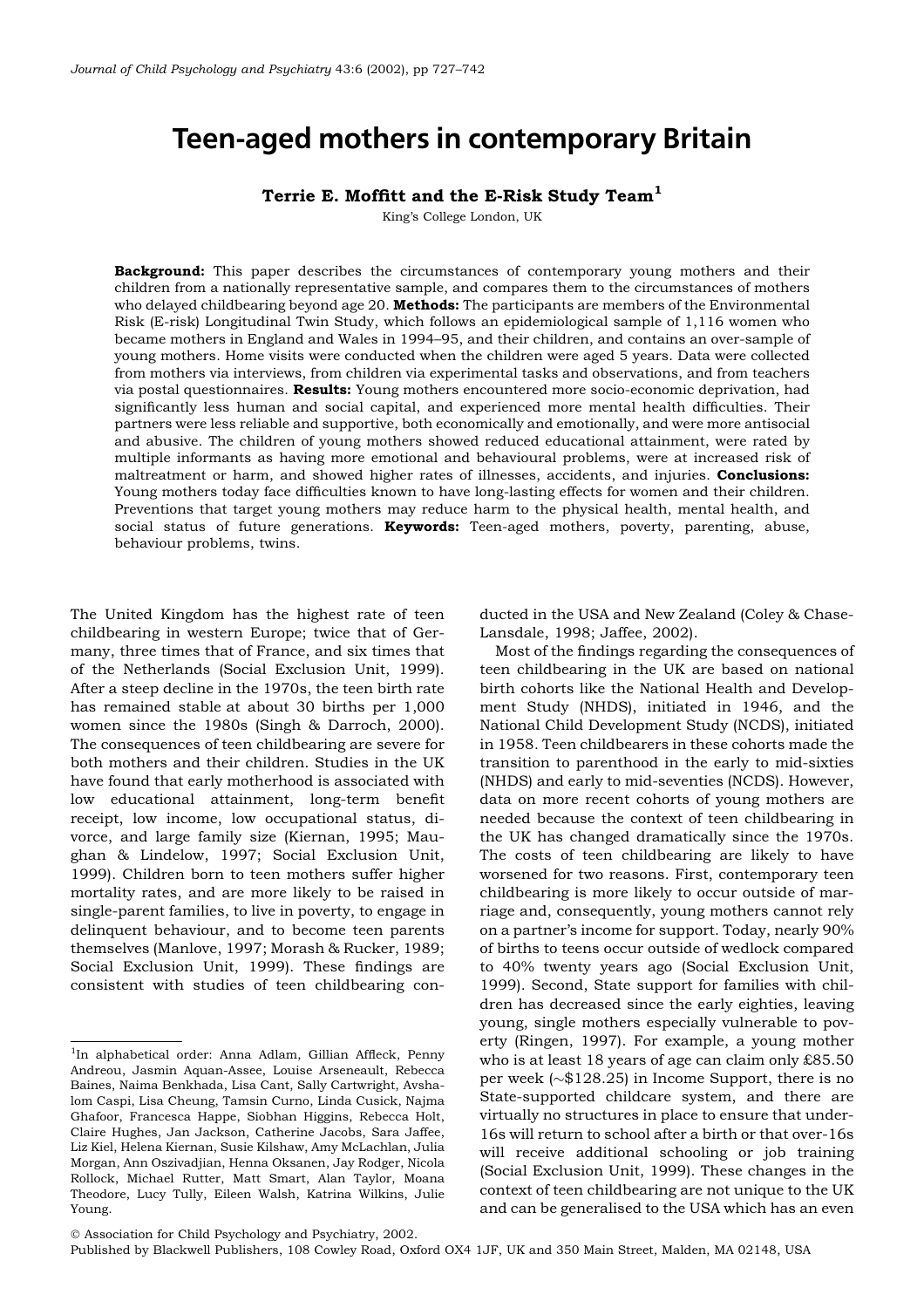higher teen birth rate and lower levels of federal government support for young, single mothers.

In addition to the aforementioned social changes that have worsened the relative financial position of young mothers, actual teen childbearing is a far more statistically deviant event today than it was in the 1970s. A recent study of a New Zealand birth cohort found that 21% of those who became mothers in the mid-sixties to early seventies were teen parents, but only 10% of their daughters first became parents as teens (Jaffee, Caspi, Moffitt, Belsky, & Silva, 2001). Recent research suggests that the risks formerly associated with teen motherhood (age 19 and under) in times past now affect young mothers who are older than 19, but whose childbearing is offtime-early among contemporary cohorts of women (Jaffee, 2002; McElroy & Moore, 1997). Contemporary women are delaying their first childbirth until their late twenties; the mean age of first birth in Britain is now 28 (Office of National Statistics, 1996). As a result, a woman who begins childbearing at age 20 or even later is disadvantaged today in comparison to her cohort peers (Foster, Jones, & Hoffman, 1998). Disrupted education is one example of how this disadvantage happens. Teen childbearing in the 1960s and 1970s was likely to disrupt secondary education, which was then necessary for the job market. In contrast, contemporary childbearing before age 21 reduces the likelihood of obtaining post-secondary education, which is increasingly necessary for success in the modern labour market. In the study presented here, we defined 'young mothers' as those who first gave birth at or before age 20, because they are as off-time-early for their generation as teen-aged mothers were a generation ago.

The goal of this paper is to describe the circumstances of contemporary young mothers from a nationally representative sample of mothers in England and Wales, and to compare them to women who delayed childbearing beyond age 20. Study women first became parents between the mid-eighties and mid-nineties. This paper describes their socioeconomic attainment, relationship histories, mental health, and parenting experiences. Data were also collected on their children's cognitive development, behaviour and health.

# Method

#### The E-risk Study sample

Participants are members of the Environmental Risk (E-risk) Longitudinal Twin Study, which investigates how genetic and environmental factors shape children's development. The study follows an epidemiological sample of families with young twins. The E-risk sampling frame was two consecutive birth cohorts (1994 and 1995) in the Twins' Early Development Study (TEDS), a birth register of twins born in England and Wales (Dale et al., 1998). The full register is administered by the

government's Office of National Statistics (ONS), which invited parents of all twins born in 1994–95 to enroll in TEDS. Of the 15,906 twin pairs born in these two years, 71% joined the TEDS register. Our sampling frame excluded opposite-sex twin pairs and began with the 73% of TEDS register families who had same-sex twins.

The E-risk Study sought a sample size of 1,100 families to allow for attrition in future years of the longitudinal study while retaining statistical power. An initial list of 1,210 families was drawn from the TEDS register to target for home visits, a 10% over-sample to allow for non-participation. The probability sample was drawn using a high-risk stratification sampling frame. High risk families were those in which the mother had her first birth when she was 20 years of age or younger. We used this sampling 1) to replace high risk families who were selectively lost to the TEDS register via nonresponse, and 2) to ensure sufficient base rates of problem behaviours given the low base rates expected for 5-year-old children. Early first childbearing was used as the risk-stratification variable because it was present for virtually all families in the register, it is relatively free of measurement error, and it is a known risk factor for children's problem behaviours (Maynard, 1997). The sampling strategy resulted in a final sample in which two-thirds of Study mothers accurately represent all mothers in the general population (aged 15–48) in England and Wales in 1994–95 (as compared to estimates derived from the General Household Survey; Bennett, Jarvis, Rowland, Singleton, & Haselden, 1996). The other one-third of Study mothers (younger only) constitute a 160% over-sample of mothers who were at high risk based on their young age at first birth (15–20 years).

Of the 1,210 families targeted, 7 were discovered to be ineligible for inclusion in our study because the twins had moved overseas, did not speak English, were being reared by neither biological parent, or were opposite-sex. Of the 1,203 eligible families, 4% of families refused, and 3% were lost to tracing or could not be reached after many attempts. The final sample of 1,116 families (response rate =  $93\%$  of all mothers,  $90\%$ of young mothers, and 95% of older mothers) participated in home-visit assessments when the twins were age 5 years in 1999 and 2000. The sample includes 55% monozygotic (MZ) and 45% dizygotic (DZ) twin pairs. The young mothers had 56% MZ and 44% DZ twins, while older mothers had 51% MZ and 49% DZ twins. Sex is evenly distributed across zygosity (49% male).

Although E-risk is a twin study, it is informative about the topic of this paper – differences between young and older mothers – because both groups of mothers have twins, so multiple birth is held constant in our comparisons.

#### Procedures

We aimed to collect data within 60 days of the twins' fifth birthday, succeeding for 80% of the families. On average, the children of young mothers were assessed when they were 5.0 years old and the children of older mothers when they were 5.0 years old. With mothers' permission, questionnaires were posted to the chil-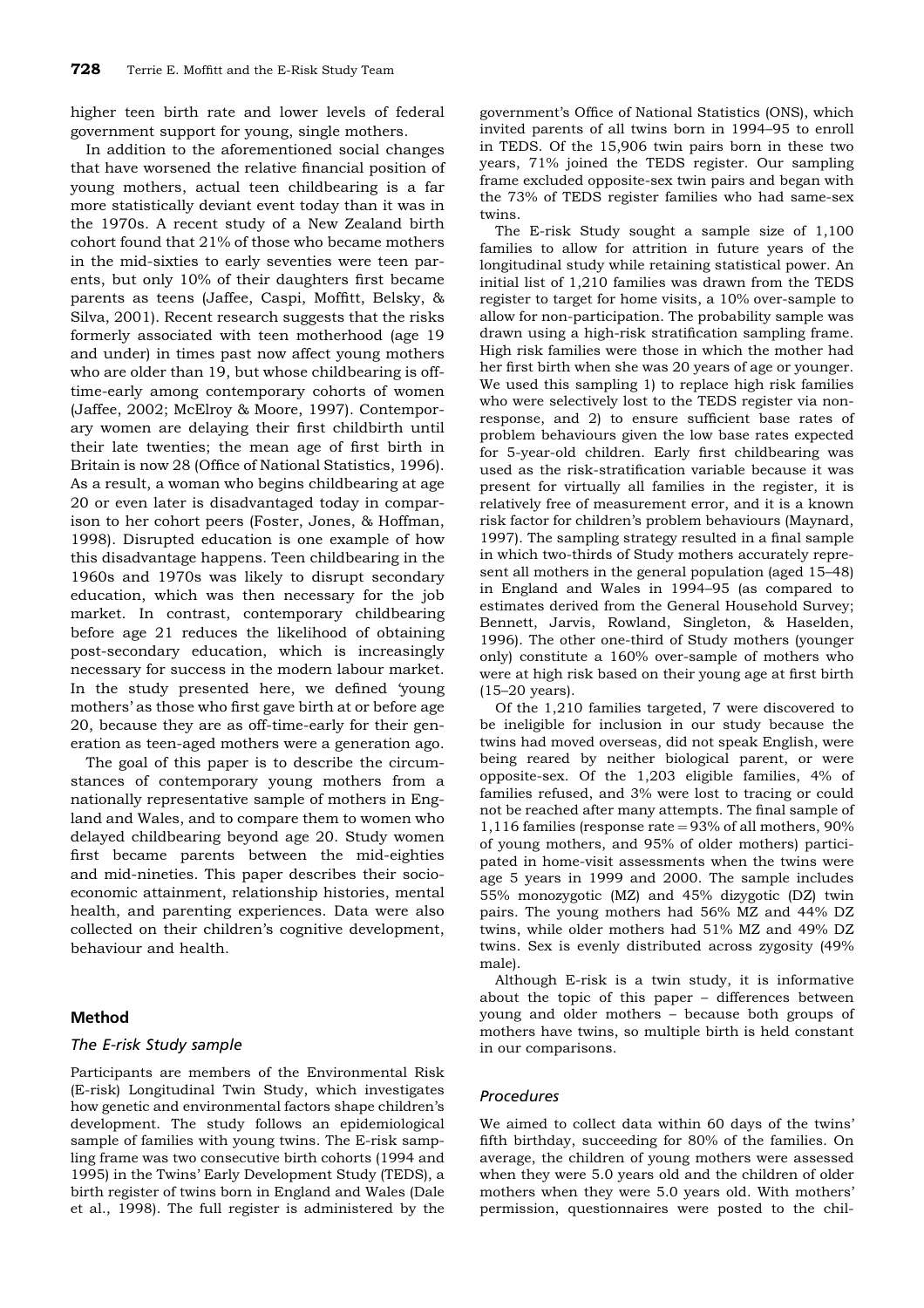dren's teachers, and teachers returned questionnaires for 94% of cohort children.

Research workers visited each home for 2.5 to 3 hours, in teams of two. While one interviewed the mother, the other tested the twins in sequence in a different part of the house. Families were given Marks & Spencer or Kingfisher vouchers for their participation, and children were given colouring books and stickers. All 16 research workers had university degrees in behavioural science, and experience in psychology, anthropology or nursing. Each research worker completed a formal 15-day training programme on either the mother interview protocol or the child assessment protocol, to attain certification to a rigorous reliability standard. Research workers were blind to mothers' age at first birth. At the time of data collection, young mothers were between 19 and 48 years old, and older mothers were between 26 and 47 years old.

Data from mothers were collected via interviews; no self-completion forms were used. The interview with the mother began with the Life History Calendar (LHC), a visual method that facilitates the accurate recall of life events, their timing and duration. Five-year test-retest reliability for life events on the LHC is 90% or better (Caspi et al., 1996). We used the LHC to gather information about numerous different events in the family's and twins' lives. The LHC is a large grid in which rows refer to different events (e.g., residential changes) and columns denote time units (months) during which particular events may have occurred (e.g., moving residences). Mothers reported about events beginning with the twins' birth date and up to the interview date. Because of minor variations in the number of months covered by each LHC, we control for duration in calculating values for each family (e.g., by reporting the percentage of months on the family's calendar during which specific events occurred). The interviewer used the LHC throughout the remainder of the interview to assist the mother's reporting about different topics (e.g., timing of depression episodes). Mothers' interviews included structured protocols that were guided by a booklet and more qualitative, openended sessions that were audiotaped. Questions about each twin were separated by one hour of questions about other topics. Each child's protocol was an engaging 45-minute series of games, tasks and puppet shows aimed to assess executive functions, theory of mind, IQ, and social behaviour.

# Measures

Factors influencing research participation. Mothers were administered the Wide Range Achievement Test (WRAT-3; Wilkinson, 1993) to measure their reading level. We report the percentage of mothers reading below the grade 7 level (approximately age 12 years), as well as the mothers' mean reading scores. After the interview, home visitors rated the mother's ability to complete and return a postal questionnaire, unaided by an interviewer  $(0 = no$  problem; 1 = some problem;  $2 = big$  problem). We report the percentage of mothers whose ability to do this was rated a 'big problem'. We report evidence of residential turnover from the LHC, defined as 2 or more residence moves since the twins' birth.

Economics in the home. Information was obtained about the *educational attainment* of mothers and their current spouses or partners. We report the percentage of mothers and their spouses/partners who have no educational qualifications as well as the percentage who have attained a university degree. The current (or last) occupations of mothers (and their spouses or partners) were coded using the Office of Population Censuses and Surveys (1991) Standard Occupational Classification (SOC). Occupational groups are arranged into six social classes  $(1 =$ professional occupations;  $2 =$ managerial and technical occupations;  $3N =$ skilled occupations (non-manual);  $3M =$ skilled occupations (manual);  $4 =$  partly-skilled occupations;  $5 =$  unskilled occupations). Families were assigned the higher of the occupations held by the mother or her spouse/partner. We report the percentage of families in which the highest occupation was 3M or below. Household income was established by asking mothers to indicate how much total income the household received from all sources before tax in the previous 12 months. We report the percentage of families with yearly income less than £10,000. In addition, mothers were asked to report the number of different public benefits they received in the last year (apart from universal child benefit), from a list including contributory, non-contributory, and sickness benefits. Housing tenure and housing stressors were assessed by asking mothers about their housing circumstances and the quality of their home (Ellaway & MacIntyre, 1998). We report the percentage of families who do not *own their own home* and who report that their home is crowded. In addition, we report the percentage of families who neither own nor have access to a car, an important index of social exclusion (Mac-Intyre, Ellaway, Der, Ford, & Hunt, 1998). Perceived difficulty affording needs was measured with four items asking mothers how often they found it difficult to meet the costs of food and other necessities; rent, mortgage or contribution for keep; bills; and things like having a night out or presents for the family (Mayer & Jencks, 1989). Each item was answered using a six-point response scale  $(0 = never; 5 = daily)$ , and the answers were summed to form a scale whose internal consistency reliability (coefficient alpha) was .78. The *employ*ment situation of mothers (and their resident spouses or partners) was recorded using the LHC. For the mothers, we report the percentage of time (in months), from the children's birth to age 5, that the mother was employed either part- or full-time. For the mothers' spouses or resident partners, we report the percentage of time (in months during which the men were resident from birth to age 5) that these men were out of the labour force and not working.

Economics in the neighbourhood. Neighbourhood conditions were assessed using 'A Classification of Residential Neighbourhoods' (ACORN), a geo-demographic discriminator developed by CACI Limited (1997) for use in commercial and policy studies conducted in Great Britain (Budd, 1999). ACORN is built entirely using 1991 Census data at the Enumeration District (ED) level, the smallest area at which Census data are made available by the ONS. Great Britain is composed of some 150,000 EDs, each containing approximately 150 households. After analysis of census data items,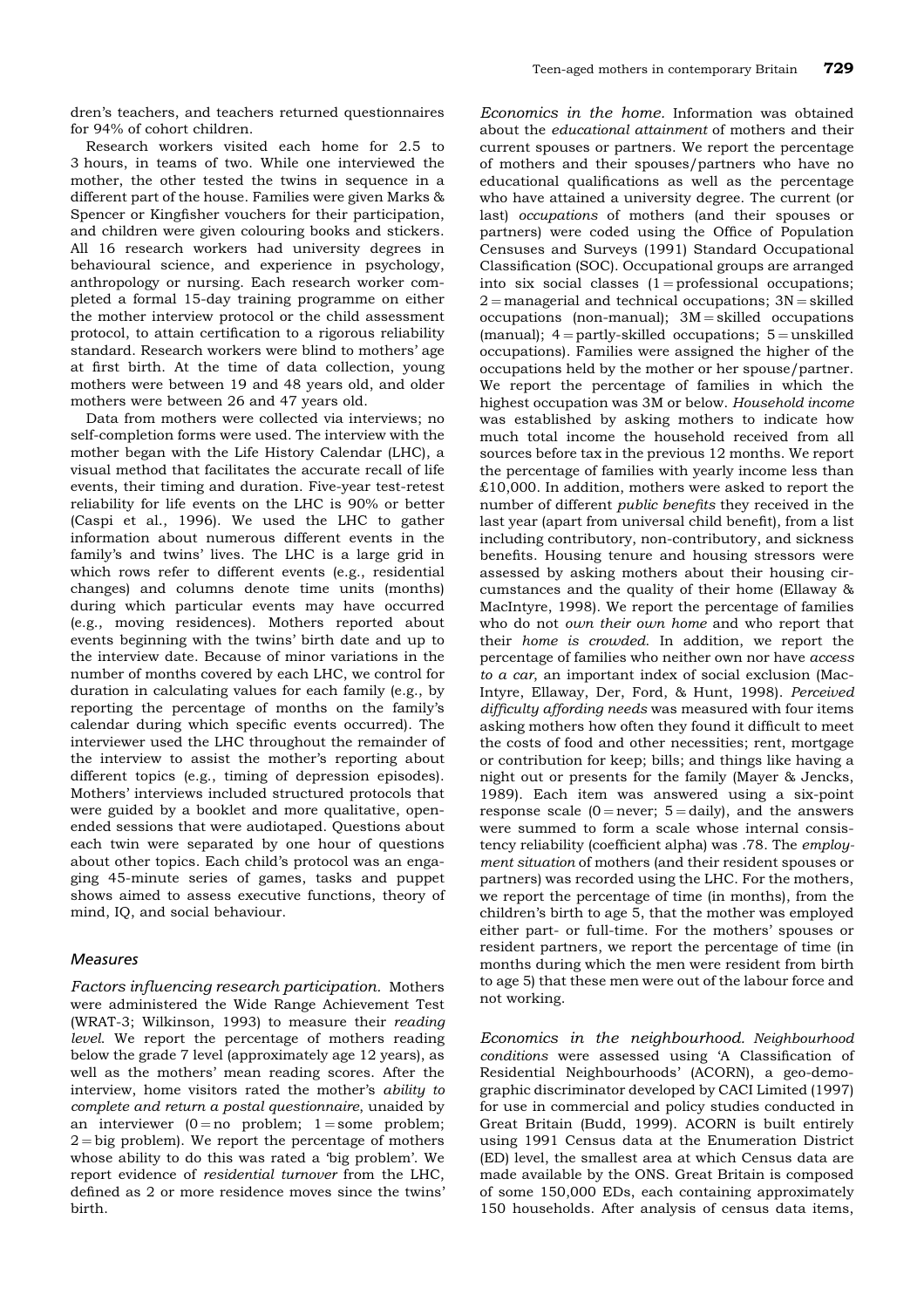CACI identified 79 different items (e.g., age, educational qualifications, unemployment, single-parent status, housing tenure and dwelling type, and car availability) that were combined to give a comprehensive picture of socio-economic differences between different areas. CACI used hierarchical cluster analysis to group EDs that share similar characteristics into six broad categories. Category 1 neighbourhoods are the most affluent in Britain, and are characterised by high incomes, large single-family houses, and access to many amenities. Category 6 neighbourhoods are the most deprived in Britain, and are dominated by government-subsidised housing estates, low incomes, high unemployment, and single parents. Each family in our sample was matched to the ACORN code for its neighbourhood via its postal code, using the ED-to-postal-code look-up file produced by ONS. In this article, we report the proportion of families living in Category 6 neighbourhoods. In addition, we report the percentage of families living in council housing. Perceptions of local-area neighbourhood problems were measured by asking mothers about 13 types of socio-environmental problems in the area around where they live (e.g., noisy neighbours, arguments, or loud parties; inadequate public transportation; noisy traffic; dump/sewage smells) (Sooman & MacIntyre, 1995). Each of the 13 items was answered using a three-point response scale  $(0 =$  never; 2 = often), and the answers summed to form a scale whose internal consistency was .75. In addition, mothers were asked about whether their family was victimised by a crime in the neighbourhood, including a violent crime (e.g., mugging, assault), a burglary or home break-in, or a theft. We report the percentage of families victimised by one or more crimes.

Mother's mental health history. Mothers' alcohol/ drug use problems were assessed with questions from the Short Michigan Alcoholism Screening Test (SMAST; Selzer, Vinokur, & van Rooijen, 1975), and the Drug Abuse Screening Test (DAST; Skinner, 1983), which is based on a modification of the SMAST in order to assess problems related to drug misuse. Mothers rated each question as not true (0), somewhat or sometimes true (1), or very true or often true (2) about themselves. The internal consistency of the mothers' self-reports about substance use problems was .73. Mothers reported their own histories of antisocial behaviour using the Young Adult Self Report (YASR; Achenbach, 1997), modified to obtain lifetime data. We report scores on the externalising syndrome, which is the sum of items on the Delinquent Behavior and Aggressive Behavior scales; the internal consistency of this scale was .87. To capture symptoms of antisocial personality disorder, we administered to the women questions from the Diagnostic Interview Schedule (DIS-IV; Robins, Cottler, Bucholz, & Compton, 1995) that assessed the (lifetime) presence of Criterion A symptoms of DSM-IV Antisocial Personality Disorder (American Psychiatric Association, 1994, pp. 649–650): Illegal behaviour, deceitfulness, impulsivity, irritability, reckless disregard for safety of others, irresponsibility, lack of remorse. The internal consistency of items making up this symptom scale was .82. Maternal depression was assessed using the Diagnostic Interview Schedule (Robins et al., 1995). We assessed lifetime depression according to DSM-IV

criteria (American Psychiatric Association, 1994). In addition, using the LHC as a memory aid, mothers specified if and when they experienced any episodes of depression since the twins' birth. We report the percentage of mothers who experienced a major depressive episode in the last 5 years. After the interview, home visitors rated the mother's personality using the 44-item version of the Big Five Inventory (BFI) which yields reliable and valid reports of five major dimensions of personality: Extraversion, Agreeableness, Conscientiousness, Neuroticism, and Openness to Experience (John & Srivastava, 1999). The internal consistencies of the five personality measures ranged from .90 to .95.

Biological father's mental health history. Women were interviewed about the twins' biological fathers' mental health history (because in high-risk research, fathers are often absent or unwilling to take part (Jaffee, Caspi, Moffitt, Taylor, & Dickson, 2001). Mother's reports about the biological father's alcohol/drug use problems were obtained using the SMAST modified to assess a relative's alcohol abuse (Crews & Sher, 1992). The DAST was modified in the same way. The internal consistency of the mother's reports about the biological fathers' substance use problems was .90. Mothers reported about the biological fathers' histories of antisocial behaviour using the Young Adult Behavior Checklist (YABCL; Achenbach, 1997), modified to obtain lifetime data. We report scores on the externalising syndrome; the internal consistency of this scale was .91. To capture symptoms of antisocial personality disorder, we asked the women questions from the Diagnostic Interview Schedule (DIS-IV; Robins et al., 1995) that assessed the (lifetime) presence among the twins' biological fathers of Criterion A symptoms of DSM-IV Antisocial Personality Disorder (American Psychiatric Association, 1994). The internal consistency of the items making up this symptom scale was .92. A methodological study of mother–father agreement attests to the reliability of these women's reports about men's problem behaviours; mothers' reports account for more than 75% of the variance in men's self-reports on these scales (Caspi et al., 2002).

Family structure and family relationship. We report about seven features of family structure, including the percentage of Study children born out of wedlock and the percentage of mothers who were *currently married* at the time of the home visit. Using the LHC, we also report the percentage of time (in months) from the children's birth to age 5 that both biological parents were resident in the home; whether the mother had been a lone parent since the twins' birth; and whether a live-in male partner (other than the twins' biological father) lived with the mother and her children since the twins' birth. Finally, we report the number of other children living in the house and the percentage of families with step and/or half-siblings.

We report on five features of parent–child relationships. Parent–child activities were assessed by asking the mother whether she and the twins had done any of 12 activities together during the past year (e.g., been to a park; been swimming; been to see a circus). Interparental inconsistency of discipline was assessed with three questions about how the mother and her current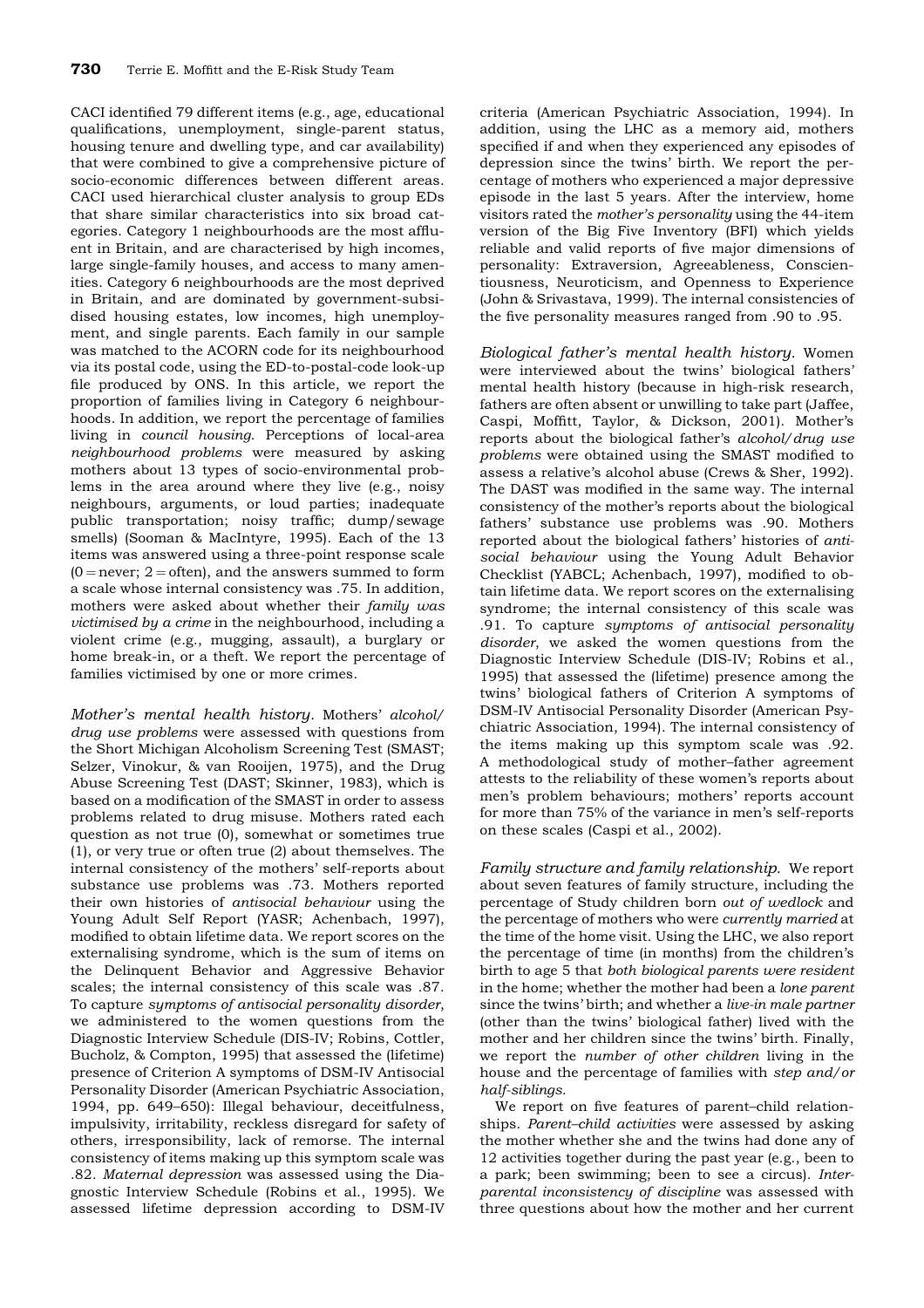partner handled child misbehaviour (e.g., 'We disagree about what to do when the children are naughty') (Vaughn, Block, & Block, 1988). Mothers responded to each question as not true (0), somewhat or sometimes true (1), or very true or often true (2). The internal consistency of this scale was .57.

The assessment of parenting behaviour was based on a child-specific interview conducted with the mother. We first report about the likelihood that the child had been harmed. Each Study child's experience of harm was assessed using a semi-structured interview (Dodge, Pettit, & Bates, 1994) that first asked about incidents of misbehaviour in the prior year and the sorts of practices typically used to control or correct the child's misbehaviour (e.g., time-out, withdrawing privileges, smacking). The interview then assessed whether the child may have been abused or harmed by an adult, and ascertained whether any agency had been involved out of concern about maltreatment. We inquired about the child's experiences, not the mother's actions, making clear that the acts could have been done by any adult (giving examples of parent, grandparent, teacher, childminder, etc.), and pointing out that we did not ask the adult's identity. The series of semi-structured probes was administered while pointing to the Life History Calendar to help the mother to focus on the 12-month period prior to the interview, and then the questions were repeated, using the LHC to help the mother to focus on the earlier era, before the child's fourth birthday. We explained to the mother that if harm was reported for the prior year, the Study would be obliged under the law to assist families to get help, but if harm was reported that was not ongoing into the past year, the Study could keep this confidential. Thus, mothers retained the choice of reporting period, and mothers who reported harm during the past year understood in advance that this would prompt a follow-up contact and potential intervention. This protocol was designed to enhance the mothers' comfort with reporting child harm, while making clear our responsibilities under the Children Act. At the end of the interview, the interviewer assessed the likelihood that the child had been harmed, based on the mothers' narrative about how authorities had been involved in investigating/treating child abuse, or how the child had been 'hurt' or 'harmed' by either a family or non-family member. Interviewers rated child harm on a five-point scale  $(1 = \text{definitely not}; 2 =$ probably not;  $3 =$  suspected, possible;  $4 =$ yes, occurred;  $5 =$  authorities involved). We report the percentage of families rated 3 or above.

Two other global ratings of the mother's child-specific parenting were made by interviewers after the home visit. Maternal warmth was rated by interviewers on a five-point scale, ranging from  $1 =$  no warmth to  $5 =$ high warmth. We report the percent of mothers who exhibited 'no' or 'little' warmth toward their children (corresponding to a scale value  $\leq$ 2). Maternal negativity was also rated on a five-point scale, ranging from  $1 =$ negative or harsh to  $5 =$  affectionate. We report the percent of mothers who were at least 'occasionally negative or harsh, remote, impersonal' about a child (corresponding to a scale value  $\leq$ ). Coefficients assessing between-interviewer agreement on the ratings ranged from .70 to .96. Finally, using the LHC, mothers reported any periods where each of the twins was

separated from the mother because they were placed in care, living with the other parent, or living with relatives.

We report about three features of partner relationships. The quality of the mother's relationship with her current partner was assessed by asking mothers about the emotional intimacy (e.g., 'We feel very close to each other'), trust (e.g., 'I feel I can trust my partner completely'), and communication (e.g., 'We discuss problems and feel good about the solutions') in the relationship. Following Fincham's (1998) recommendation, we combined answers to these questions into a single, unidimensional index of relationship quality, which has an internal consistency of .89. In addition, mothers were interviewed about quarrelling or physical abuse with any partner since the twins' birth (in the past five years). Quarrelling was assessed by inquiring about three verbally aggressive acts (e.g., swearing at partner) and physical partner abuse was assessed by inquiring about 12 acts of physical violence (e.g., kicking a partner, threatening a partner with a knife). Mothers were asked about their own behaviour toward a partner, and about any partner's behaviour toward them. The internal consistency reliabilities of the quarrelling and physical abuse scales were .76 and .90, respectively. A methodological study of between-partner agreement shows that one partner's report accounts for more than 75% to 80% of the variance in the other partner's reports on these scales (Moffitt et al., 1997).

We report about six sources of social support for parenting. Partner support was measured with four questions about the current partner (e.g., 'We support each other during difficult times', 'He helps me out with the children'). Mothers responded to each question as not true (0), somewhat or sometimes true (1), or very true or often true (2). The internal consistency of this scale was .81. We report the percentage of mothers who reported that the biological father had less than weekly contact with the twins. We asked the mothers the degree to which each of four different social relationships (i.e., parents, adult siblings, in-laws, friends) supplied each of three different types of social support (financial support, emotional support, and support with taking care of the twins) (e.g., 'If you had financial problems and needed help to make ends meet, could you turn to your [social relationship]'). Mothers responded to each question as no (0), maybe (1), or definitely (2). The internal consistency of this scale was .76. We assessed two aspects of neighbourhood support (Sampson, Raudenbush, & Earls, 1997). Neighbourhood social cohesion and trust was assessed by asking mothers how strongly they agreed with five conceptually related items (e.g., 'People around here are willing to help their neighbours', 'People in this neighbourhood can be trusted'). Neighbourhood informal social control was also assessed with five questions asking mothers about the extent to which residents of the neighbourhood could be counted on to intervene in a number of different ways (e.g., 'If a group of neighbourhood children were skipping school and hanging around, would your neighbours do something about it?'). These two scales had internal consistencies of .83 and .75, respectively. Finally, we report the percentage of mothers who reported that an official service agency had contacted her out of concern for the children's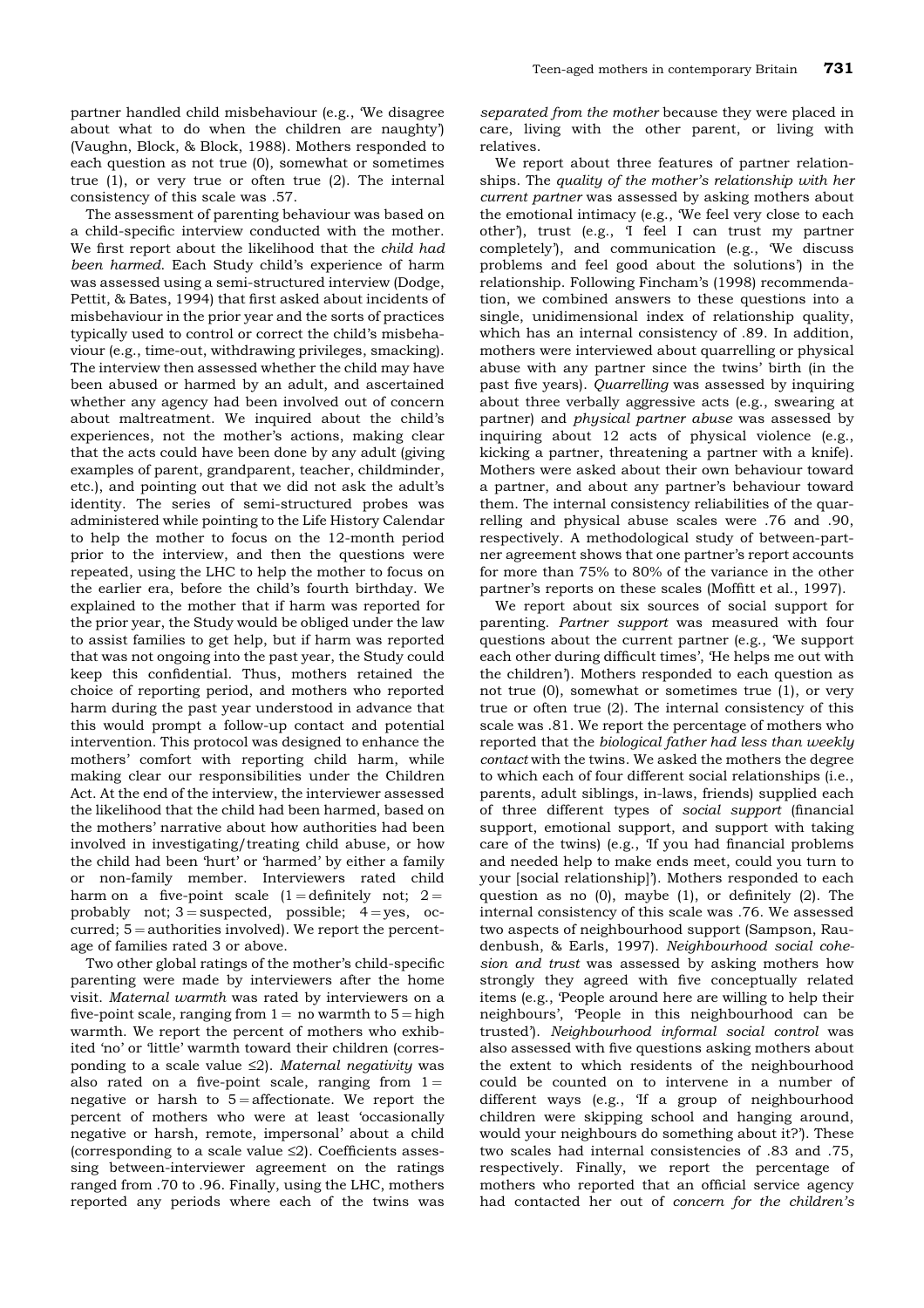health, educational needs, or welfare in order to provide services or support.

Children's cognitive development. A short form of the Wechsler Preschool and Primary Scale of Intelligence-Revised (WPPSI; Wechsler, 1990) was used to assess the cognitive ability of children at age 5 years. Using two subtests (Vocabulary and Block Design), children's IQs were computed following procedures described by Sattler (1992; Table H-7). In addition, we gathered information from teachers about whether each child was receiving or in need of special educational services.

Children's health and behaviour. Children's prosocial behaviour was measured with 10 items from the Revised Rutter Scale for School-Age Children (Sclare, 1997; Goodman, 1994), including items such as 'tries to be fair in games', and 'considerate of other people's feelings'. Parents and teachers each rated the items as not true (0), somewhat or sometimes true (1), or very true or often true (2). The internal consistencies of the parent and teacher reports were .73 and .92, respectively. Children's externalising and internalising problems were assessed with the Achenbach family of instruments: The Child Behavior Checklist (CBCL; Achenbach, 1991a) and the Teacher Report Form (TRF; Achenbach, 1991b), respectively. The externalising syndrome reported in this article is the sum of items in the Delinquent Behavior and Aggressive Behavior scales; the internal consistencies of the parent and teacher reports of externalising problems were .88 and .93, respectively. The internalising syndrome reported in this article is the sum of items in the Withdrawn, Somatic Complaints, and Anxious/Depressed scales; the internal consistencies of the parent and teacher reports of internalising problems were .83 and .86, respectively. Children's hyperactivity was measured with 17 items from the Rutter Child Scales (Sclare, 1997) and supplemented with items concerning inattention, impulsivity, and hyperactivity derived from the Diagnostic and Statistical Manual of Mental Disorders (DSM-IV) diagnostic criteria for Attention Deficit Disorder (e.g., 'cannot settle to anything for more than a few moments, quickly moves from one thing to another', and 'fidgety or squirmy'). The internal consistencies of the parent and teacher reports were .88 and .94, respectively.

Information about illnesses and accidents and injuries experienced by each twin, from birth to age 5, was collected with the aid of the LHC. For each twin separately, the structured interview asked mothers to report about any long-standing illness, disability or infirmity; any illness that involved hospitalisation or being bed-ridden for extended periods of time; any operations; and any accidents or injuries that required medical or surgical attention. Details about each condition were recorded by the interviewer and coded according to the International Statistical Classification of Diseases and Related Health Problems (ICD-10; World Health Organisation, 1993). For the purposes of the present analysis, we grouped the conditions into two categories: Diseases of the senses, respiratory system, digestive system, skin, genito-urinary system,

and infections; versus injuries, poisonings, and accidents.

#### Data analysis

Group differences were evaluated with t-tests (for continuous variables), odds ratios (for dichotomous variables), and frequency rate ratios (for count data; e.g., number of injuries). We calculated the effect sizes of the obtained group differences, using the formula,

$$
d = (M_{\rm y} - M_{\rm o})/sd,
$$

where  $M_v$  is the mean for the sample of young mothers,  $M<sub>o</sub>$  is the mean for the sample of older mothers, and sd is the standard deviation taken over the whole sample. Operationally defined,  $d = .2$  is a small effect size,  $d = .5$ is a medium effect size, and  $d = .8$  is a large effect size (Cohen, 1992). For dichotomous variables, to obtain effect sizes that would be comparable to the standardised mean difference measures  $(d)$ , we estimated a standardised mean difference statistic by taking the product of the log odds ratio and  $(sqrt)3/p$  (Haddock, Rindskopf, & Shadish, 1998).

The analysis of data about the Study children (e.g., measures of child-specific parenting; measures of their health and behaviour) was complicated by the fact that our twin study contained two children from each family, leading to non-independent observations. As such, we analysed data about the Study children using standard regression techniques but with all tests and confidence intervals based on the sandwich variance estimator, a method which is available in the statistical package STATA 6.0 (StataCorp, 1999). Application of this technique allows for the relaxation of the assumption of independence of observations by penalising estimated standard errors and therefore accounting for the dependence in the data due to analysing sets of twins.

#### Results

A demographic comparison (Table 1) confirmed that the sample's 562 young mothers differed in their age at first birth from the 554 older mothers. Whereas the group of young mothers were, on average, 18 years old at the birth of their first child, the group of older mothers were, on average, 28 years old. Important for our comparison, the older mothers' mean age at first birth, 28 years, is a near match to the mean age of first birth for British women giving birth in the same time period, 26–28 years (ONS Birth Statistics 1983–1994, 1996). The group of young mothers (those who gave birth for the first time before or at age 20) were, on average, 30 years old at the time of our home visit, having delivered the Study twins when they were aged 25, on average. Thus, the majority of the women in the young-mothers group were no longer teen-agers when their twins were born. The group of older mothers were, on average, 36 years old at data collection, having delivered their twins at age 31, on average. The two groups of mothers' families appeared similar on other sample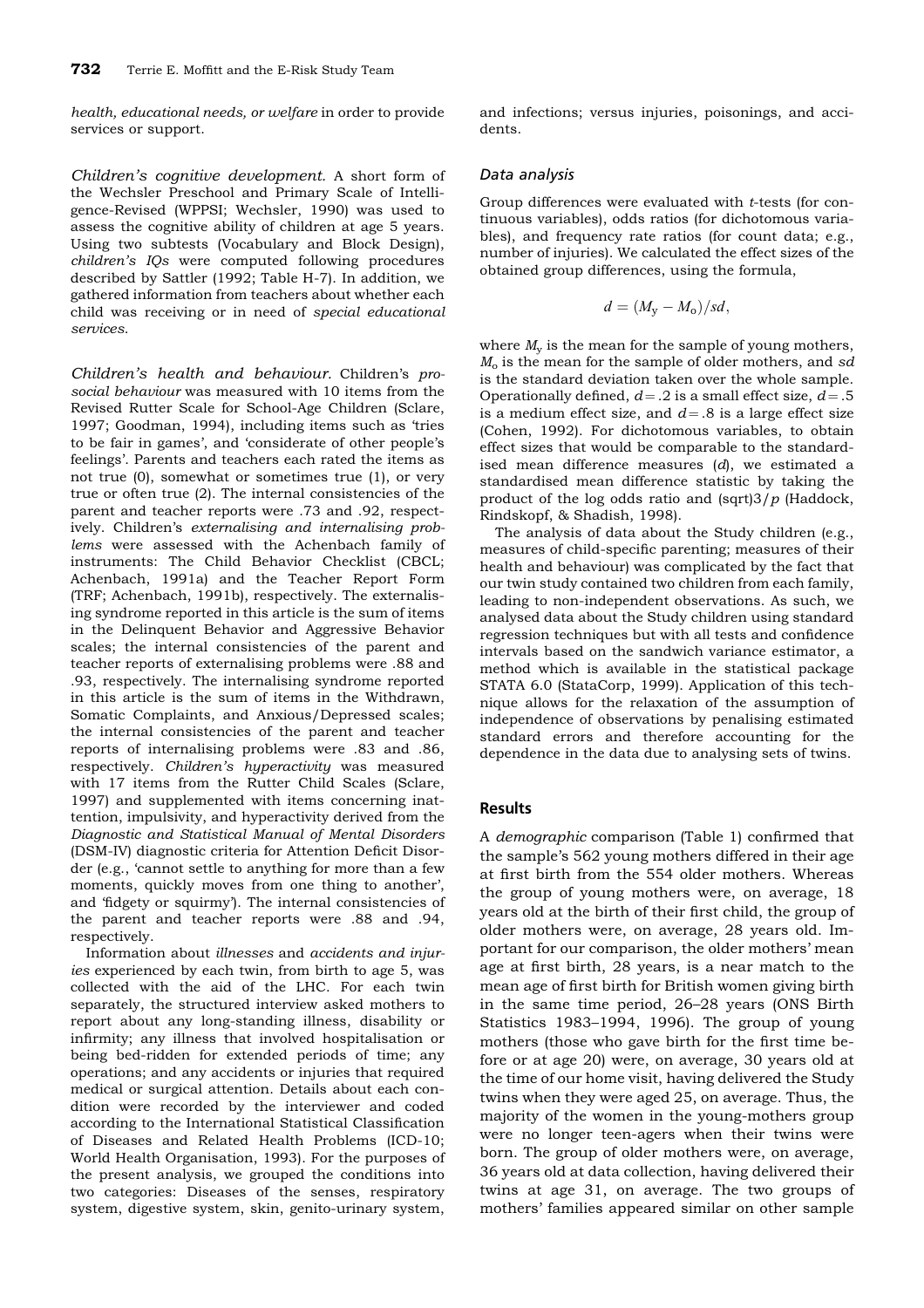|                                                                   |                            | Family type                |                                                               |               |
|-------------------------------------------------------------------|----------------------------|----------------------------|---------------------------------------------------------------|---------------|
| Measure                                                           | Young mothers<br>$N = 562$ | Older mothers<br>$N = 554$ | Group difference<br>$t(d\text{f})$ , p/OR(95%CI) <sup>a</sup> | Effect size d |
| Demographics                                                      |                            |                            |                                                               |               |
| Mother's age at her first birth (M, SD)                           | 18.5(1.4)                  | 28.4(4.3)                  | 52.22(1114) < 0.01                                            | 3.12          |
| Mother's age at study (M, SD)                                     | 30.3(5.8)                  | 35.6(4.5)                  | 17.41(1114) < 01                                              | 1.04          |
| Study children's sex is female (%)                                | 51.6                       | 50.4                       | 1.0(0.8, 1.3)                                                 | 0.02          |
| Non-white ethnicity (%)                                           | 10.3                       | 8.8                        | 1.2(0.8, 1.8)                                                 | 0.09          |
| English main language spoken<br>to twins $(\%)$                   | 97.9                       | 97.3                       | 1.3(0.6, 2.8)                                                 | 0.13          |
| Factors influencing research participation                        |                            |                            |                                                               |               |
| Mother's reading level below grade 7 (%)                          | 12.4                       | 3.7                        | 3.7(2.2,6.2)                                                  | 0.73          |
| Researcher rates poor ability to fill<br>in question aires $(\%)$ | 18.2                       | 5.4                        | 3.9(2.5,5.9)                                                  | 0.75          |
| 2 or more address changes,<br>past 5 years $(\%)$                 | 24.0                       | 14.8                       | 1.8(1.3, 2.5)                                                 | 0.33          |
| Mother did not respond to postal<br>survey $(\%)$                 | 44.3                       | 17.7                       | 3.7(2.8, 4.9)                                                 | 0.72          |

Table 1 Description of the sample and factors related to participation in research

a Continuous variables were analysed with t-tests (and their degrees of freedom) and categorical variables with odds ratios (and their 95% confidence intervals).

demographics (i.e., children's sex, non-white ethnicity, and English spoken at home).

Comparison on factors influencing research participation (Table 1) revealed that young mothers more often than older mothers had characteristics that were likely to curtail their response to questionnaire surveys. Effect sizes were medium to large. Relative to older mothers, more young mothers read below seventh grade level, were judged by research workers as unable to respond to postal questionnaires, and changed their addresses frequently. Researchworker ratings of the Study women's personality traits also suggested that the young mothers were less conscientious than the older mothers (see Table 3). Not surprisingly, fewer young than older mothers had responded to a postal survey conducted before we initiated home visits.

Economics in the home were much more troublesome for young mothers than for older mothers (Table 2). Effect sizes for these comparisons were generally medium to large. Objective indicators (e.g., the breadwinner's occupation, the household's pastyear income, receiving public benefits beyond the universal child benefit, home ownership, and car access) indicated that young mothers were poorer than older mothers. The women's subjective

Table 2 Family economic contexts influencing children's development

|                                                                                |                            | Family type                |                                                                         |               |  |
|--------------------------------------------------------------------------------|----------------------------|----------------------------|-------------------------------------------------------------------------|---------------|--|
| Measure                                                                        | Young mothers<br>$N = 562$ | Older mothers<br>$N = 554$ | Group difference<br>$t(d\hat{\theta}, p/\text{OR}$ (95%CI) <sup>a</sup> | Effect size d |  |
| Economics in the home                                                          |                            |                            |                                                                         |               |  |
| Breadwinner Manual Occupational SES (%)                                        | 56.0                       | 19.3                       | 5.3(4.0, 7.0)                                                           | 0.92          |  |
| Yearly income less than $£10,000$ (%)                                          | 31.0                       | 4.9                        | 8.7(5.6, 13.4)                                                          | 1.19          |  |
| Number of public benefits beyond child benefit<br>(M, SD)                      | 1.8(1.6)                   | 0.4(1.0)                   | $16.63$ (1113) < 01                                                     | 1.00          |  |
| Does not own home (%)                                                          | 62.1                       | 13.9                       | 10.1(7.5, 13.6)                                                         | 1.28          |  |
| No access to a car $(\%)$                                                      | 22.2                       | 4.0                        | 6.9(4.3, 11.1)                                                          | 1.10          |  |
| Perceived difficulty affording needs (M, SD)                                   | 5.4(4.4)                   | 3.1(3.4)                   | 9.92(1112) < 0.01                                                       | 0.60          |  |
| Home crowded (%)                                                               | 35.4                       | 25.9                       | 1.6(1.2, 2.0)                                                           | 0.19          |  |
| Percentage of time from birth to age 5<br>mother employed (M%, SD)             | 29.6 (34.8)                | 43.9 (38.7)                | 6.49(1109) < .01                                                        | 0.39          |  |
| Percentage of time from birth to age 5<br>resident partner unemployed (M%, SD) | 19.5 (34.4)                | 6.0(20.1)                  | 7.82 $(1063)^{b}$ < 01                                                  | 0.48          |  |
| Economics in the neighbourhood                                                 |                            |                            |                                                                         |               |  |
| Lowest ACORN rating (%)                                                        | 38.9                       | 11.7                       | 4.8(3.5,6.5)                                                            | 0.86          |  |
| Family in council housing (%)                                                  | 55.3                       | 9.0                        | 12.4 (8.9, 17.4)                                                        | 1.39          |  |
| Problems in the neighbourhood (M, SD)                                          | 4.9(4.3)                   | 3.0(3.0)                   | 8.31(1111) < .01                                                        | 0.50          |  |
| Family victimised by one or more crimes (%)                                    | 46.8                       | 33.0                       | 1.8(1.4, 2.3)                                                           | 0.32          |  |

<sup>a</sup> Continuous variables were analysed with t-tests (and their degrees of freedom) and categorical variables with odds ratios (and their 95% confidence intervals).

 $b$   $df = 1,063$  because some women had not had a partner in the past 5 years.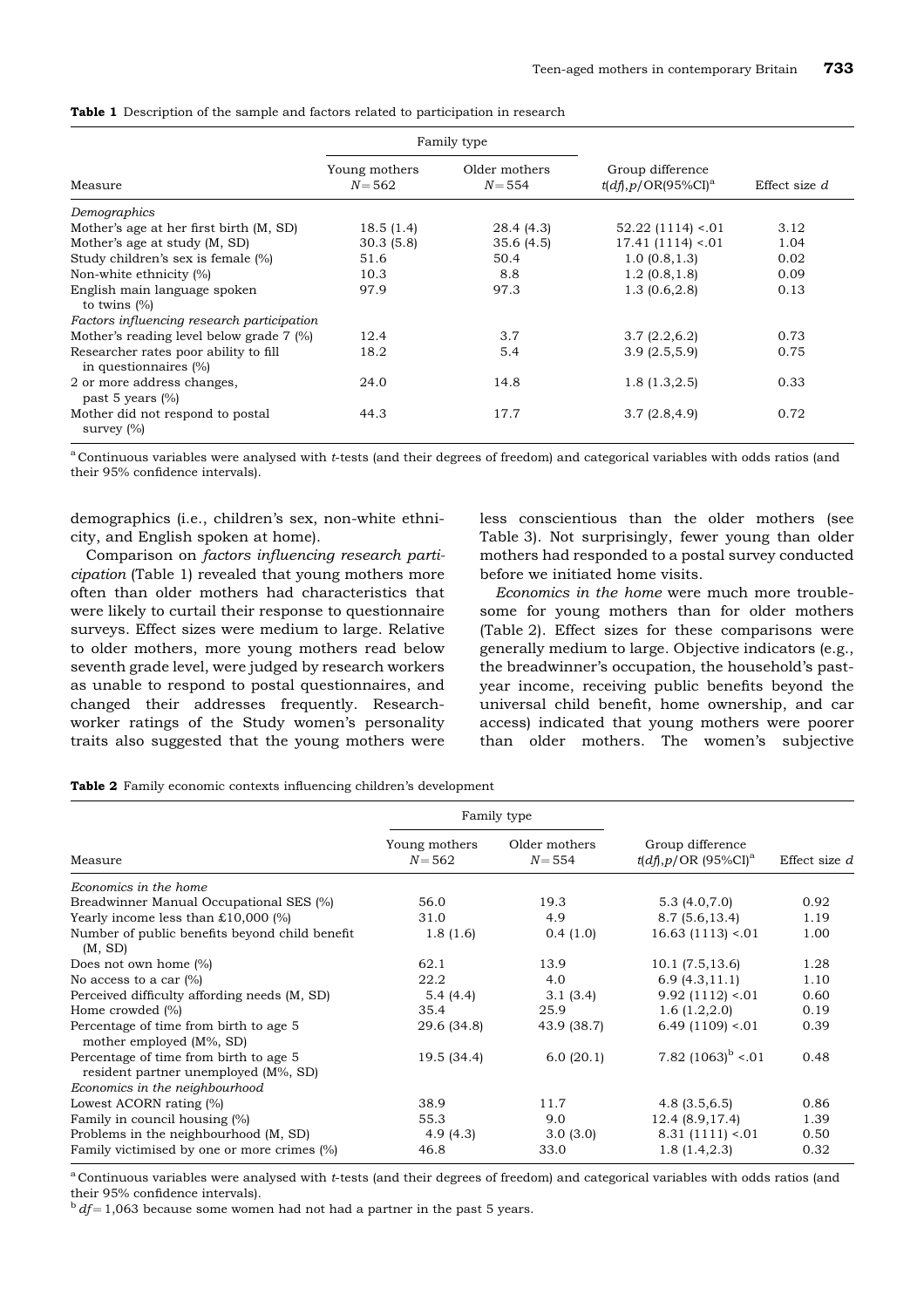assessment of their circumstances tended to agree; young mothers said they had more difficulty paying for their family's needs (food, bills, a family night out). About one-third of both types of mothers felt that their homes were too crowded (perhaps as a natural consequence of having young twins!). Employment was less common for adults in young mothers' than older mothers' households; young mothers spent less time in the labour force and their resident male partners spent more time unemployed.

Economics in the neighbourhoods of young mothers also indicated their poverty relative to older mothers (Table 2). When Study families' post codes were matched to the ACORN system of classification for UK neighbourhood areas, we found that more young mothers than older mothers were rearing their children in Britain's most deprived neighbourhoods. The percentage of young-mother families in this neighbourhood classification (39%) was approximately double the rate for Britain as a whole (22%; CACI, 1997). This finding using the ACORN classification was consistent with the very large proportion of young mothers whose families lived in council housing (55%). Young mothers also reported a greater variety of problems in their neighbourhoods (e.g., noisy traffic, vandalism) than older mothers, although only slightly more young than older mothers reported that their homes and families had been victimised by crime at their current address (violence, housebreaking, or other thefts). However, because young mothers changed addresses more often than older mothers (see Table 1), they had lived at their current address for less time, suggesting that the *rate* of victimisation over time may be much higher for young than older mothers.

The mothers' mental health and personalities differed notably (Table 3), with effect sizes ranging from small to large. Young mothers, relative to older mothers, had more problems with substance abuse (unable to stop, abuse-related health problems), though self-reported problem rates were low for both groups of women. Young mothers also admitted more antisocial acts in their lives. More young mothers (33%) had experienced a major depressive disorder in the five years since the study child was born, relative to older mothers, whose rate of depression (23%) was no higher than the rate reported for the general population of women in this age group (Kessler, McGonagle, Swartz, Blazer, & Nelson, 1993, Table 3). Research workers rated the young mothers as less extroverted, less agreeable, less conscientious, more neurotic, and less open to experience, on average, than the older mothers.

The biological fathers' mental health (Table 3) refers to the biological fathers of the study children (whether he was the mother's current partner [77%] or past partner [23%]). As compared to older mothers, young mothers reported that the biological father had more problems with substance abuse, lifetime histories of more antisocial behaviours, and more symptoms of antisocial personality disorder. These differences constituted medium to large effect sizes.

Family structure was much less stable for the families of young than older mothers (Table 4), yielding medium to large effect sizes for these comparisons based on data from the Life History Calendars. The percentage of older mothers who had the Study children out of wedlock, 17%, is lower than the percentage for British women giving birth in the same time period, 32% (ONS, 1996). In contrast, half of young mothers had the Study children out of wedlock, and half of young mothers were unmarried at the time of the Study home visit. During the fiveyear period from the Study children's birth until the family took part in our home-visit study, fewer young

| Table 3 The mental health of mothers and the study children's biological fathers |  |  |  |
|----------------------------------------------------------------------------------|--|--|--|
|----------------------------------------------------------------------------------|--|--|--|

|                                           | Family type                |                            |                                                              | Effect size d |  |
|-------------------------------------------|----------------------------|----------------------------|--------------------------------------------------------------|---------------|--|
| Measure                                   | Young mothers<br>$N = 562$ | Older mothers<br>$N = 554$ | Group difference<br>$t(d\text{f}$ , p/OR(95%CI) <sup>a</sup> |               |  |
| Mother's mental health history            |                            |                            |                                                              |               |  |
| Alcohol/drug abuse problems               | 1.2(2.6)                   | 0.6(1.7)                   | 4.16(1110) < 0.01                                            | 0.25          |  |
| Antisocial behaviours                     | 10.8(7.9)                  | 6.9(5.6)                   | 9.50(1111) < 01                                              | 0.57          |  |
| Antisocial personality disorder symptoms  | 0.9(1.3)                   | 0.4(0.9)                   | 7.48(1111) < 01                                              | 0.45          |  |
| Major depressive episode last 5 years (%) | 33.9                       | 23.2                       | 1.70(1.3,2.2)                                                | 0.29          |  |
| Mother's personality                      |                            |                            |                                                              |               |  |
| Extroversion                              | 27.4(6.5)                  | 29.3(6.9)                  | 4.72(1112) < 0.01                                            | 0.28          |  |
| Agreeableness                             | 32.6(6.9)                  | 35.2(6.8)                  | 6.19(1112) < 01                                              | 0.37          |  |
| Conscientiousness                         | 32.3(7.3)                  | 37.1(6.0)                  | $12.02$ (1113) <.01                                          | 0.72          |  |
| Neuroticism                               | 21.6(6.4)                  | 19.9(6.9)                  | 4.26(1113) < 01                                              | 0.26          |  |
| Openness to experience                    | 26.2(8.5)                  | 33.9(9.0)                  | 14.57(1106) < 0.01                                           | 0.88          |  |
| Biological father's mental health history |                            |                            |                                                              |               |  |
| Alcohol/drug abuse problems               | 4.3(6.7)                   | 2.0(9.0)                   | $6.69$ (1103) < 01                                           | 0.40          |  |
| Antisocial behaviours                     | 10.9(10)                   | 5.4(6.0)                   | 11.14(1106) < 01                                             | 0.67          |  |
| Antisocial personality disorder symptoms  | 2.0(2.3)                   | 0.8(1.5)                   | 10.27(1108) < 0.01                                           | 0.62          |  |

<sup>a</sup> Continuous variables were analysed with t-tests (and their degrees of freedom) and categorical variables with odds ratios (and their 95% confidence intervals).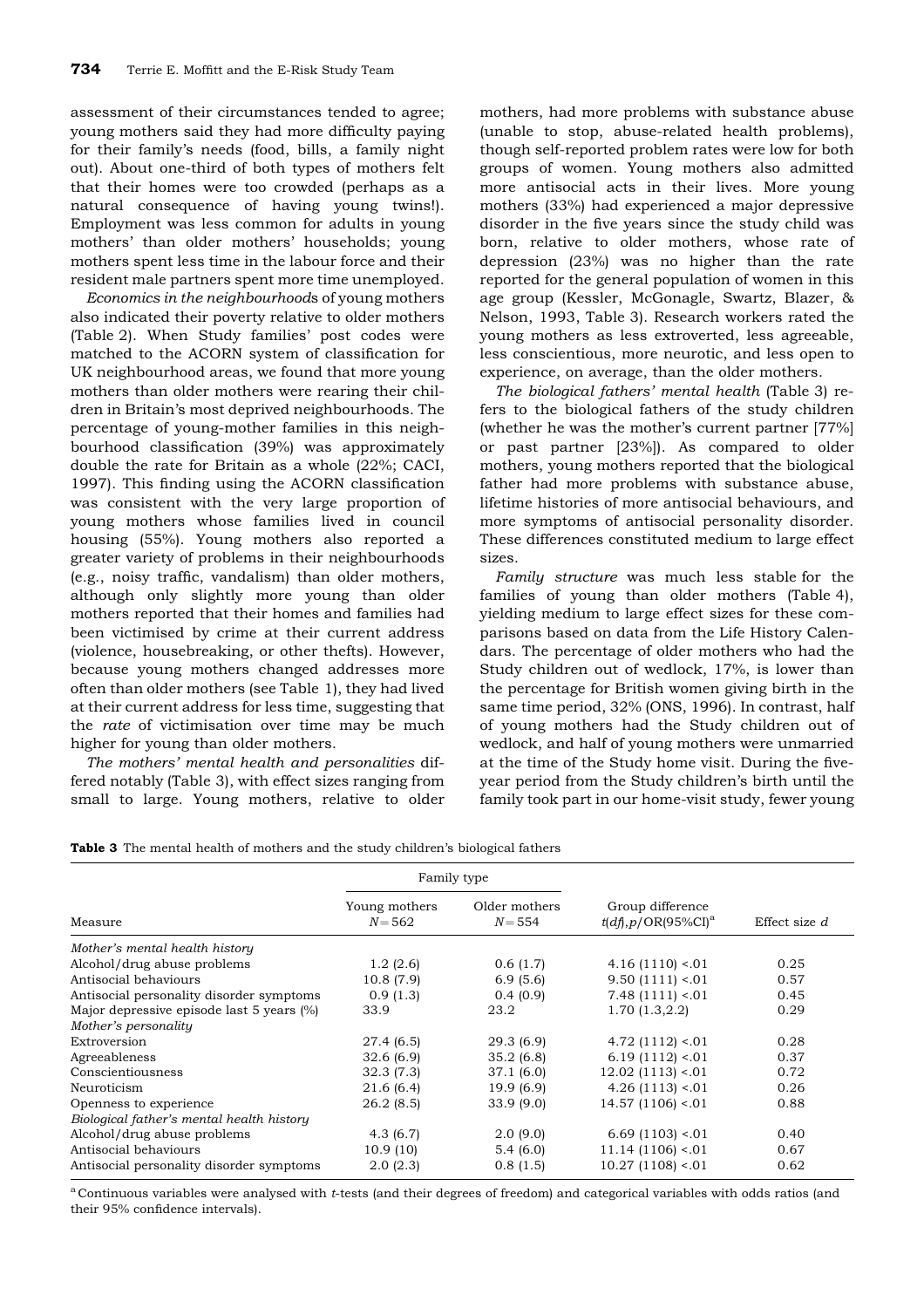|  |  | <b>Table 4</b> Family structure, parent-child relationships, mother-partner relationships, and social support for parenting |  |  |  |  |
|--|--|-----------------------------------------------------------------------------------------------------------------------------|--|--|--|--|
|--|--|-----------------------------------------------------------------------------------------------------------------------------|--|--|--|--|

|                                                                            | Family type                |                            |                                                             |               |
|----------------------------------------------------------------------------|----------------------------|----------------------------|-------------------------------------------------------------|---------------|
| Measure                                                                    | Young mothers<br>$N = 562$ | Older mothers<br>$N = 554$ | Group difference<br>$t(d\text{f}), p/\text{OR}(95\%CI)^{a}$ | Effect size d |
| Family structure                                                           |                            |                            |                                                             |               |
| Twin's born out of wedlock (%)                                             | 51.1                       | 17.2                       | 5.0(3.8,6.6)                                                | 0.89          |
| Mother not currently married (%)                                           | 49.8                       | 19.2                       | 4.2(3.2, 5.5)                                               | 0.79          |
| Both biological parents present from birth to age 5 (%)                    | 55.5                       | 81.4                       | 3.5(2.7, 4.6)                                               | 0.69          |
| Single-parent household, from birth to age 5 (%)                           | 6.4                        | 1.8                        | 3.7(1.8, 7.6)                                               | 0.63          |
| Live-in male partner (not biological father), from birth<br>to age $5$ (%) | 11.8                       | 1.8                        | 7.3(3.7, 14.3)                                              | 1.09          |
| Number of siblings (M, SD)                                                 | 1.9(1.4)                   | 0.9(1.0)                   | 13.03(1111) < 01                                            | 0.78          |
| Families with step and/or half-sibs $(\%)$                                 | 41.6                       | 8.7                        | 7.5(5.4, 10.6)                                              | 1.11          |
| Parent-child relationships                                                 |                            |                            |                                                             |               |
| Activities together (M, SD)                                                | 7.5(2.0)                   | 8.9(1.8)                   | 12.10(1113) < 01                                            | 0.73          |
| Inter-parental inconsistency of discipline (M, SD)                         | 2.0(1.7)                   | 1.8(1.5)                   | 2.49 $(957)^{b}$ <.02                                       | 0.16          |
| Lack of maternal warmth (%)                                                | 14.5                       | 9.1                        | 1.7(1.2, 2.4)                                               | 0.29          |
| Maternal negativity (%)                                                    | 13.3                       | 5.9                        | 2.5(1.6,3.7)                                                | 0.50          |
| Child harm (%)                                                             | 12.3                       | 6.2                        | 2.1(1.4,3.2)                                                | 0.41          |
| Child ever in care/separated from mother (%)                               | 5.0                        | 2.2                        | 2.4(1.2, 4.5)                                               | 0.48          |
| Mother's partner relationship                                              |                            |                            |                                                             |               |
| Quality of current relationship (M, SD)                                    | 23.0(5.3)                  | 23.6(4.5)                  | $1.80$ (958) <sup>b</sup> 0.07                              | 0.12          |
| Quarrelling (M, SD)                                                        | 6.1(3.0)                   | 4.7(3.0)                   | $7.67$ (1093) <.01                                          | 0.46          |
| Physical partner abuse, last five years (M, SD)                            | 5.3(7.8)                   | 1.8(4.2)                   | 9.19(1093) < 01                                             | 0.56          |
| Social support for parenting                                               |                            |                            |                                                             |               |
| Partner support/help $(M, SD)^c$                                           | 5.8(3.1)                   | 6.7(2.4)                   | 5.07(1110) < 01                                             | 0.30          |
| Biological father contact with twins less than<br>weekly $(\%)$            | 27.7                       | 10.3                       | 3.3(2.4, 4.6)                                               | 0.66          |
| Family, friends support/help (M, SD)                                       | 14.9(6.0)                  | 15.7(5.2)                  | 2.39(1113) < 0.02                                           | 0.14          |
| Neighbourhood cohesion (M, SD)                                             | 7.0(3.0)                   | 8.2(2.3)                   | 7.08(1107) < .01                                            | 0.43          |
| Neighbourhood social control (M, SD)                                       | 7.1(2.9)                   | 7.8(2.5)                   | 4.64(1098) < 01                                             | 0.28          |
| Official service agency involvement – any twin $\frac{1}{2}$               | 16.9                       | 9.2                        | 2.0(1.4,2.9)                                                | 0.38          |

<sup>a</sup> Continuous variables were analysed with t-tests (and their degrees of freedom) and categorical variables with odds ratios (and their 95% confidence intervals).

 $\rm ^b$  *df* = 962 because some homes lacked a father figure; values less than this are due to missing values.  $\rm ^c$  Mothers without a partner were given a score = 0.

mothers' than older mothers' families had the stable presence of both biological parents. As a consequence, biological fathers were three times more likely to be absent from young mothers' than from older mothers' homes. In addition, more young than older mothers' families had alternative family structures such as a single-parent household for the entire five years, or a live-in male for some of the time who was not the children's biological father. Young mothers had, on average, two more children at home in addition to our Study twins, and many of these were half-siblings or step-siblings. In contrast, older mothers had on average one other child, and in most of these families all of the children were full siblings.

Parent–child relationships were problematic for the Study's young mothers and their children (Table 4). Effect sizes for these comparisons were medium. Young mothers reported that they had been able to do fewer activities with their children (e.g., visit zoos, go swimming). Relative to older mothers, the young mothers said they and the family father figure disagreed more about discipline and differed more on how they disciplined the children. Research workers noted that young mothers were less warm, and more negative, toward their children during the home visit. In addition, Table 4 shows that more young than

older mothers reported that their children had been harmed or hurt in the past by an adult. Finally, more young than older mothers had been separated from the Study children (i.e., because the children were in-care, living with relatives, or the mother was institutionalised).

The mothers' relationships with partners are also shown in Table 4. Young and older mothers reported equally good quality in their relationships. As the maximum score on this scale was 28, and both groups scored 23, the women were feeling, on the whole, positive about the communication, trust, and affection in their current relationships. Questions about quarrelling (e.g., curse or swear at you, insult you in front of others) and physical abuse (e.g., slap, shake, kick, beat up, choke) were asked about any relationships with men that the women had in the five years since the Study children were born, and these measures revealed that young mothers had experienced more abusive relationships than older mothers. These effect sizes were medium.

Social support for parenting is vital for mothers of young twins, and young mothers got less of this from every source except official agencies. Effect sizes were small to medium. Young mothers reported less child-rearing help from their current partners, partly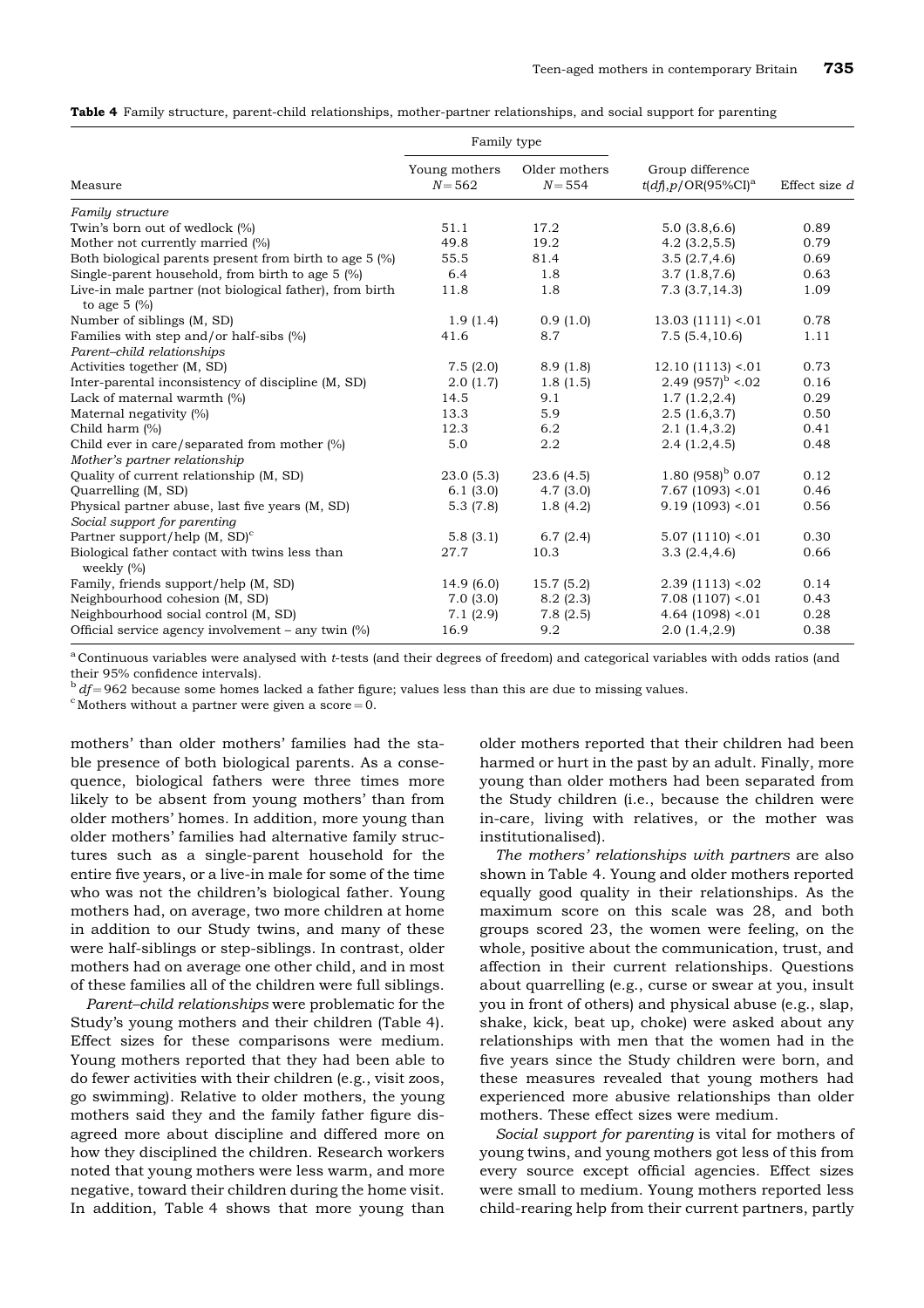because fewer young mothers (81%) than older mothers (92%) had a current partner to call on for help. The children of young mothers less often had contact with their biological father; almost one-third saw him less than weekly. Young mothers reported slightly less help than older mothers from family and friends (childcare, financial help, emotional support). Young mothers also lived in neighbourhoods that were less cohesive (people here are unwilling to help neighbours) and had weaker social control (if children were misbehaving, neighbours would not intervene). In contrast, nearly twice as many young mothers (17%) as older mothers (9%) reported that an official agency had contacted them out of concern for the children's welfare; such contacts were requested, for example, by teachers, neighbours, GPs, childminders, and the mothers themselves – prompted by concern about issues such as lack of parenting skills, or children's injuries, malnutrition, disobedience, violence, or learning difficulties – and made by diverse organisations such as Social Services, NSPCC, Barnardo's, housing associations, or the police.

Measures of cognitive abilities are reported in Table 5. The young mothers' children had a mean IQ score (91) that was 9 points below that of older mothers' children (100), whose mean IQ was the same as the population mean IQ. According to teachers' reports, twice as many children of young mothers had been referred for special educational services compared to older mothers' children. Table 5 also shows that although the mean reading attainment score for older mothers was the same as the mean on the standardisation norms for this test, the young mothers' mean reading attainment was much lower (Wilkinson, 1993). Nearly one-third of the young mothers and their male partners lacked any educational qualification, and only 2% of young mothers and 4% of their partners had attained a university degree, indicating academic attainment far below that of the older mothers and their partners.

The children's health and behaviour are compared in Table 6, where effect sizes range from nil to medium. According to both mothers and teachers, the children of young mothers engaged in prosocial behaviours almost as often as did the children of older mothers. However, relative to children of older mothers, the children of young mothers were described as having more externalising and internalising behaviour problems, and more symptoms of inattention-hyperactivity. We compared the children's internalising and externalising problems to standardised norms. Although these comparisons must rely on US norms, they are instructive. Mothers' CBCL reports were compared to published test norms for children aged 4 to 11 (Achenbach, 1991a). The mean scores of older mothers' children were in the 'normal' range, but the mean scores of young mothers' children were in the 'borderline clinical' range. Teachers' TRF reports were compared to test norms for children aged 4 to 18 (Achenbach, 1991b). The mean scores of young and older mothers' children were in the 'normal' range. A general pattern was that mothers reported more behaviour problems than did teachers using the same instrument, and group differences were wider when mothers, as opposed to teachers, did the ratings, although both sources agreed that children of young mothers had significantly more behavioural and emotional problems.

The two groups of children also differed significantly on their histories of illness, accidents, and injuries, although the effect sizes were small. The children of young mothers experienced major illnesses 1.6 times more often than children of older mothers. A closer examination revealed that group differences were especially striking in relation to respiratory illnesses and conditions and to diseases and infections of the senses. Poisson regression models fitted to the number of injuries showed that the children of young mothers experienced 1.2 times more injuries and accidents that required medical attention than did children of older mothers.

Table 5 Cognitive and educational attainment of the children, their mothers, and their father figure

|                                   | Family type                |                            |                                                               |               |  |
|-----------------------------------|----------------------------|----------------------------|---------------------------------------------------------------|---------------|--|
| Measure                           | Young mothers<br>$N = 562$ | Older mothers<br>$N = 554$ | Group difference<br>$t(d\hat{\theta}, p/\text{OR}(95\%CI)^a)$ | Effect size d |  |
| Children's cognitive development  |                            |                            |                                                               |               |  |
| WPPSI IQ (M, SD)                  | 91.3 (13.6)                | 100.3(13.9)                | 12.31(1112) < 0.01                                            | 0.66          |  |
| Special educational services (%)  | 23.4                       | 9.0                        | 3.1(2.2, 4.2)                                                 | 0.62          |  |
| Mothers' educational attainment   |                            |                            |                                                               |               |  |
| WRAT reading score (M, SD)        | 43.6(6.3)                  | 48.5(5.9)                  | 13.18(1093) < 0.01                                            | 0.80          |  |
| No educational qualification (%)  | 29.4                       | 6.9                        | 5.6(3.9, 8.2)                                                 | 0.95          |  |
| University degree (%)             | 2.3                        | 22.7                       | 12.4 (6.9,22.3)                                               | 1.39          |  |
| Current father figure's education |                            |                            |                                                               |               |  |
| No educational qualification (%)  | 38.8                       | 14.6                       | 3.7(2.7,5.2)                                                  | 0.73          |  |
| University degree (%)             | 3.9                        | 24.7                       | 8.1(5.1, 12.9)                                                | 1.15          |  |

a Continuous variables were analysed with t-tests (and their degrees of freedom) and categorical variables with odds ratios (and their 95% confidence intervals).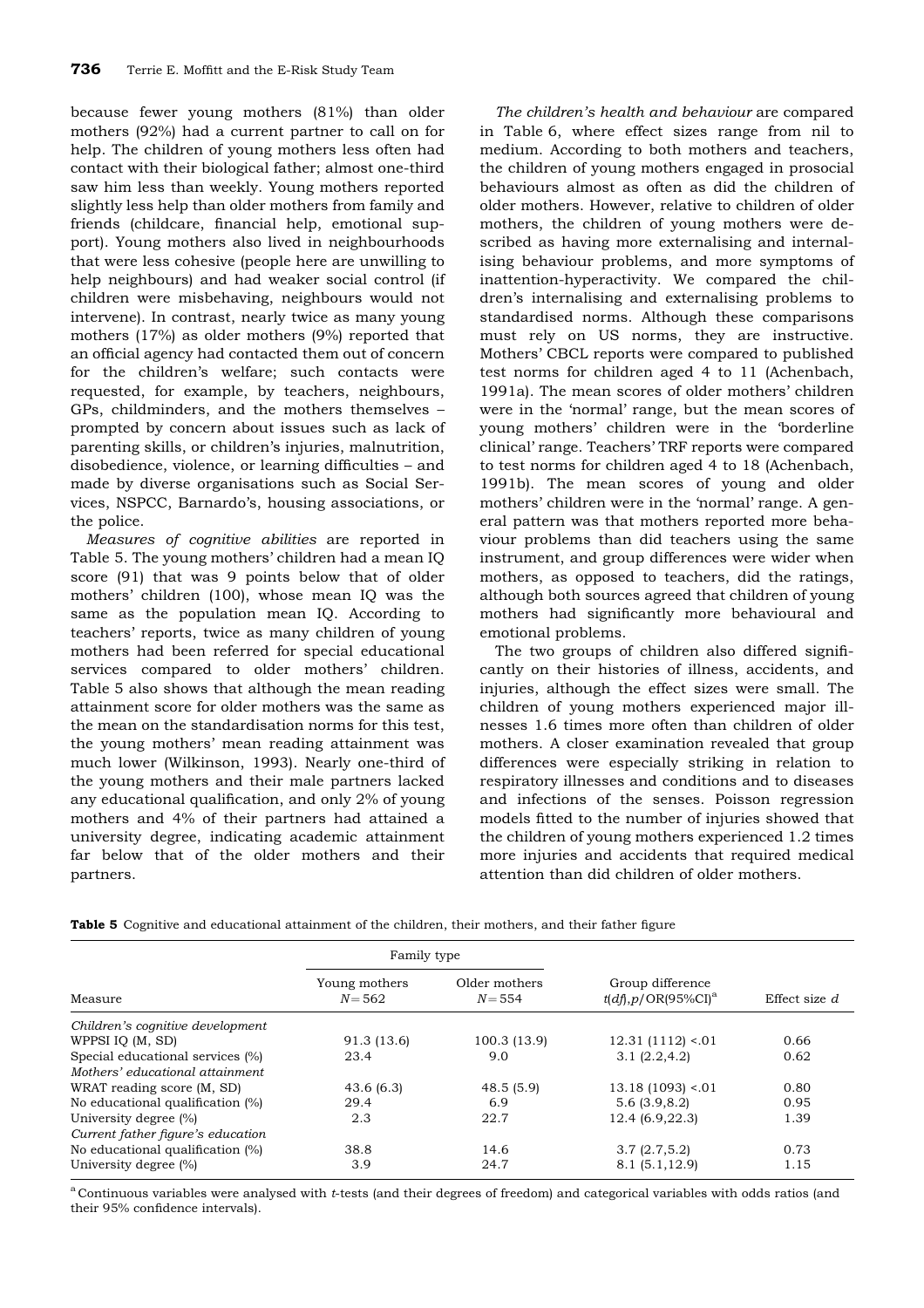Table 6 Health and behaviour of the study children

|                                              |                            | Family type                |                                 |                  |               |  |
|----------------------------------------------|----------------------------|----------------------------|---------------------------------|------------------|---------------|--|
|                                              | Young mothers<br>$N = 562$ | Older mothers<br>$N = 554$ | Group difference                |                  |               |  |
| Measure                                      | Mean (SD)                  | Mean (SD)                  | $t(d\mathbf{f})$                | $\boldsymbol{P}$ | Effect size d |  |
| Children's behaviour                         |                            |                            |                                 |                  |               |  |
| Mother-reported pro-social behaviour         | 16.2(3.2)                  | 16.4(3.3)                  | 1.03(1114)                      | 0.3              | 0.05          |  |
| Teacher-reported pro-social behaviour        | 11.3(5.0)                  | 11.9(4.8)                  | 2.39 (1028)                     | $-.02$           | 0.14          |  |
| Mother-reported CBCL externalising problems  | 15.1(9.9)                  | 10.6(7.7)                  | 9.81 (1115)                     | $-.01$           | 0.50          |  |
| Teacher-reported CBCL externalising problems | 6.4(8.9)                   | 4.4(7.0)                   | 4.50 (1052)                     | $-.01$           | 0.25          |  |
| Mother-reported CBCL internalising problems  | 10.2(7.6)                  | 7.6(6.2)                   | 7.37 (1115)                     | $-.01$           | 0.37          |  |
| Teacher-reported CBCL internalising problems | 6.4(6.2)                   | 5.7(5.5)                   | 2.27 (1050)                     | $-.03$           | 0.12          |  |
| Mother-reported inattention-hyperactivity    | 12.2(8.1)                  | 9.7(7.1)                   | 6.98 (1115)                     | $-.01$           | 0.34          |  |
| Teacher-reported inattention-hyperactivity   | 6.3(7.2)                   | 4.5(6.2)                   | 4.64 (1052)                     | $-.01$           | 0.26          |  |
| Children's health                            |                            |                            |                                 |                  |               |  |
| Illness                                      | 53.4                       | 41.0                       | OR (C.I.) 1.6<br>(1.3, 2.0)     |                  | 0.28          |  |
| Number of accidents/injuries                 | 0.6(1.0)                   | 0.5(0.8)                   | $FRR^a (C.I.)1.2$<br>(1.0, 1.4) |                  | 0.09          |  |

 $a$  FRR = Frequency rate ratio.

## **Discussion**

The goal of this paper was to ascertain whether the adversities associated with early childbearing in the 1960s and '70s still influence young mothers and their families in today's context. More teen births today occur outside wedlock, and the economic climate in which young mothers raise families has changed, as have the labour market implications of discontinued education (Nickel & Bell, 1995). Our study showed that young mothers in present-day Britain continue to have difficulties similar to the difficulties reported for earlier cohorts (Maughan & Lindelow, 1997; Kiernan, 1995; Manlove, 1997). Mothers who gave birth at or before age 20 in the late 1980s and early 1990s have encountered more socio-economic deprivation, have significantly less human and social capital, and experience more mental health problems than mothers who gave birth in their twenties or thereafter. We found that young-mother families tend to remain solo-parent families, as half of the young mothers were unmarried when the twins were born, were unmarried 5 years later, and/or did not have the biological father in the home. Moreover, the partners of young mothers were less reliable and supportive, both economically and emotionally, and were more abusive. The differences between young and older mothers tended to be moderate to large, as indicated by statistical effect sizes. To put these effect sizes in perspective, the differences we observed between young vs. older mothers are in many instances similar to the mean population difference between men and women in body weight.

Similarly, we found that the children of young mothers have more emotional and behavioural problems, higher rates of illnesses, accidents, and

injuries, and their cognitive skills lag behind the children of older mothers. The differences between the children of young vs. older mothers were small to moderate, as indicated by statistical effect sizes. To put these effect sizes in perspective, the differences we observed between children of young vs. older mothers are similar to the differences in aggression that are typically found between males and females (Moffitt, Caspi, Rutter, & Silva, 2001).

# The long reach of adversity

In most cases, the women in the young-mothers group were no longer teen-aged by the time their twins were born (mean maternal age of young mothers was 25 years at the twins' birth). By the time of our data collection, 12 years had passed, on average, since the young mothers in our sample had their first birth as an under-21 mother. This implies that, for many women, the difficulties and disadvantages associated with early motherhood are long-lasting. Such persisting difficulties could arise from two different processes. Firstly, it is possible that the individual characteristics of a young woman that contribute to her early pregnancy (e.g., an impetuous lack of plan-fulness) continue to influence the quality of her family life thereafter. Secondly, it is likely that apart from any individual characteristics of a mother, becoming a parent at an early age sets in motion a cascade of subsequent adverse events (e.g., truncated schooling) which prevents her from bettering her family's situation. We found young mothers faring worse than older mothers on both personal characteristics (e.g., personality) and life events (e.g., educational qualifications). Research suggests that for many families both processes operate in tandem (Maynard, 1997; Jaffee et al., 2001).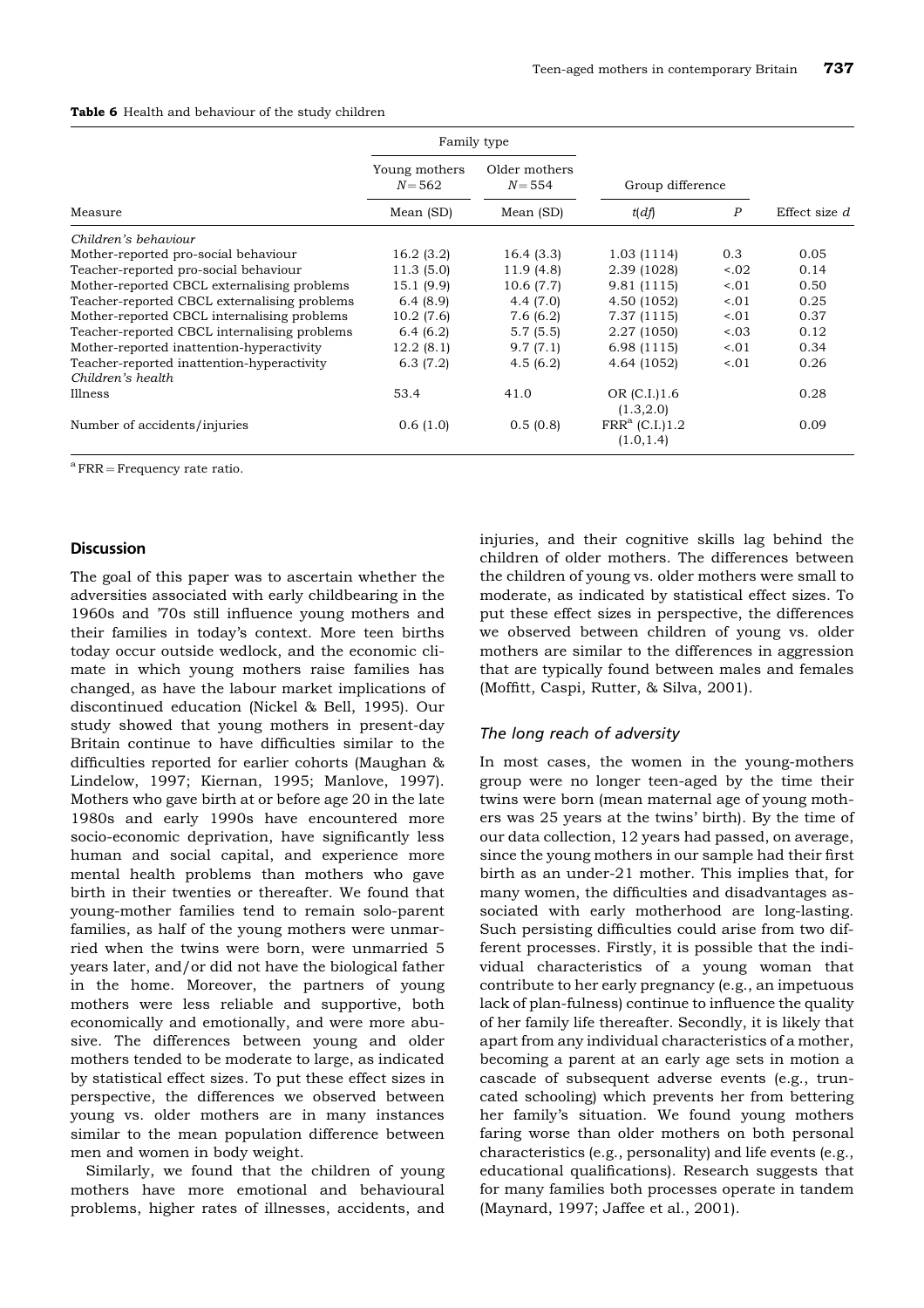Our findings about the children of young mothers suggest that young motherhood will continue to affect the health and social status of modern Britain in the future. The 5-year-old children of young mothers were disadvantaged by four childhood problems which longitudinal research has shown to be strong predictors of poor outcomes when children reach adulthood: poor infant health (Wadsworth, 1999), abusive harm (Widom, 1989), low IQ (Lubinski, 2000), and problem behaviours (Farrington, 1995). The findings of this and other studies suggest that difficulties indexed by early motherhood have a long reach, and will continue to reverberate into the next generation (Fergusson & Woodward, 1999; Furstenberg, Levine, & Brooks-Gunn, 1990; Jaffee et al., 2001).

## Positive prognoses

To ensure a balanced view, we draw attention to the several measures on which young mothers' families were similar to older mothers' families. Young mothers who had a partner tended to find satisfaction in the relationship, and young mothers reported only slightly less support from their partners, friends and families. Most encouraging, the children of young and older mothers engaged in similar good levels of prosocial behaviours, according to both teachers and mothers. Research has shown that maternal social support and children's prosocial behaviours can be powerful protective factors that prevent childhood behavioural problems from persisting into adolescence and adulthood (Nagin & Tremblay, 2001; Vitaro, Gagnon, & Tremblay, 1990). In addition, despite the marked disadvantages of the young mothers as a group, our study revealed much heterogeneity within the group. In fact, although more young than older mothers had difficulties, it was also true that on most Study measures there were more young mothers without difficulties than with them. For example, although more young than older mothers lacked secondary school qualifications, 2/3 of young mothers did have such qualifications. A clear priority for further study is to understand why some young mothers fare much better than others (e.g., Zaslow et al., 1999). One further possibility left unexplored by our study is that giving birth at a young age may have advantages heretofore overlooked by research focused on psycho-social difficulties. In this regard, during openended discussions, many older mothers in our study said they envied the energy and vitality of young mothers.

# Limitations of the research

The most obvious limitation of our study of young motherhood is that the sample families were selected on the basis of having twins. There are two potential limitations that could constrain generalising from our findings to the general population of mothers. These concern 1) the base rates of certain outcomes in twin vs. non-twin families and 2) the differential effects of a multiple birth on young vs. older mothers.

Base rates. It is possible that the added burden of having two babies simultaneously may have influenced the base rates of some measures, and thus the present findings may not generalise to families that do not include twins. This would result in differences on outcome measures between twin families and non-twin families. For example, mother–child activities may have been curtailed in our study compared to typical British families, because it is more costly and cumbersome to take two children to the zoo than one. Similarly, relatively few of the unmarried twin mothers had a cohabiting partner. When asked about this many of the mothers laughed that 'No man would take on a woman with pre-school twins!' Research has compared twins versus singletons, and found that although twins are delayed behind singletons on language and cognitive skills at young ages (Lytton, Watts, & Dunn, 1987; Levy, Hay, McLaughlin, Wood, & Waldsman, 1996; Rutter & Redshaw, 1991), at older ages they do not differ on intelligence test scores (Posthuma, De Geus, Bleichrodt, & Boomsma, 2000). Neither do twins differ from singletons on behaviour problems (Gjone & Novik, 1995; Kendler, Martin, Heath, & Eaves, 1995; Levy et al., 1996; Moilanen et al., 1999; Simonoff et al., 1997; Van den Oord et al., 1995). However, very few studies have compared twin versus non-twin families on maternal characteristics or family social circumstances, the outcomes which are a focus of this paper. Although one study reported that mothers of twins spent less time talking to each child than did mothers of singletons (Lytton et al., 1987), another study found that a twin birth did not adversely affect mothers' emotional health compared to a singleton birth (Thorpe, Greenwood, & Goodenough, 1995). Overall, although the research is sparse, it appears that twins and their mothers do not differ markedly from other children and their mothers. In any case, because both the young and older mother groups in our study had twins this factor was held constant across families, and therefore it did not invalidate our comparison between young and older mothers.

Differential effects. Although both the young and older mothers had twins, it is possible that the added burden of having two babies may have affected younger and older mothers differently. This would compromise generalisation from one of the groups of twin-study mothers (young or older) to the general population of mothers it should represent. Many people assume coping with twins is harder on young mothers than on older mothers, and if this were true, it could exacerbate the difficulties of the young mother group in our study,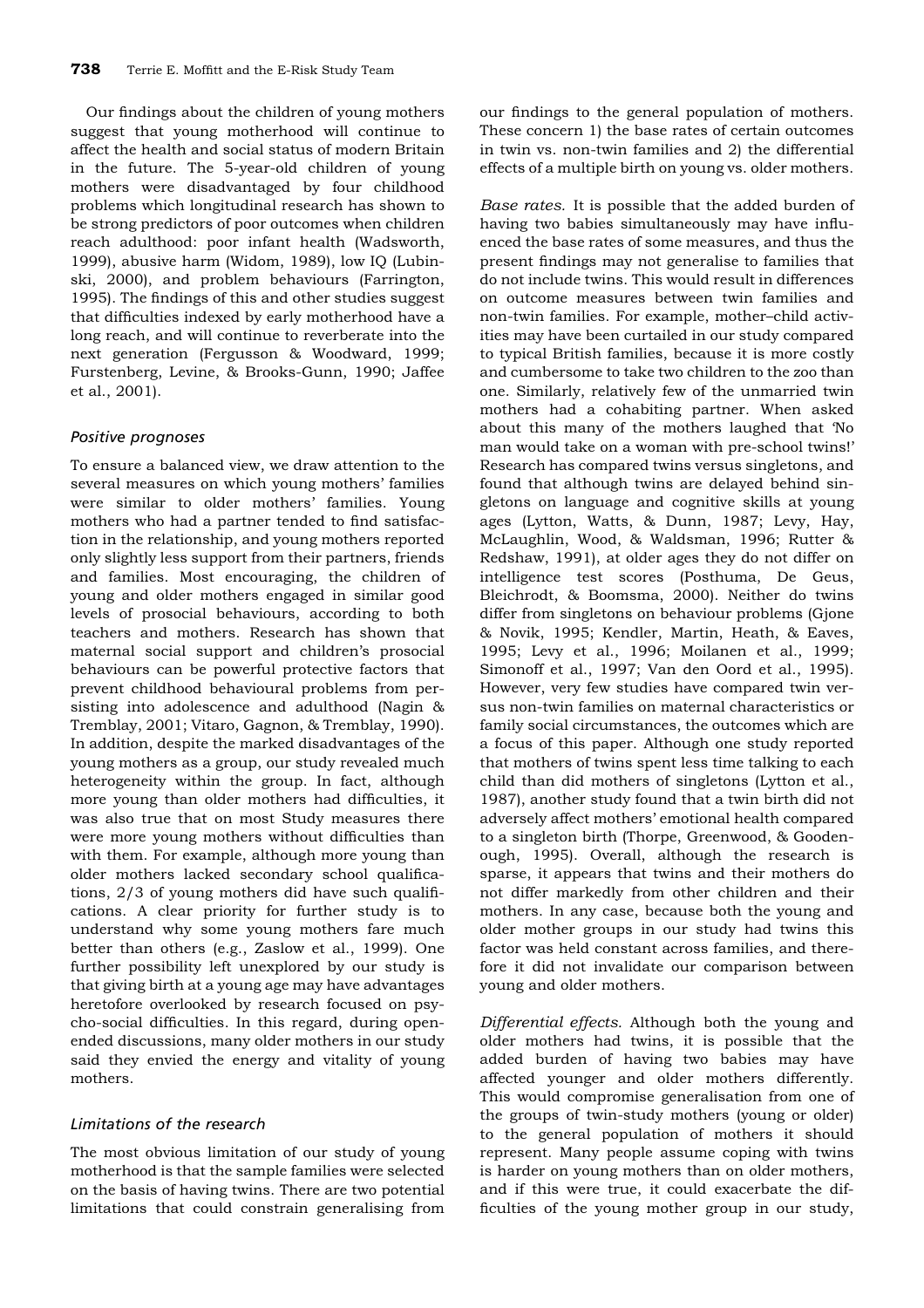making them appear worse off than typical young mothers in Britain. This worry is probably unfounded, however, because close birth spacing (inherent in a twin birth) is a known characteristic of teen parenthood. As a result, the child-rearing difficulties of young mothers of twins may be similar to the difficulties faced by other young mothers, whose children are also closely spaced in age. Consistent with this, research suggests that depression, one indicator of child-rearing stress, is similarly high in mothers of closely spaced singletons and mothers of twins (Haigh & Wilkinson, 1989; Thorpe, Golding, MacGillivray, & Greenwood, 1991). Whereas young mothers of twins may represent the general population of young mothers more accurately than assumed, this same analysis suggests that older mothers of twins (who have close birth spacing) may not represent as well the general population of older mothers (because older mothers ordinarily space their children further apart). If this were true, the older mother group in our study would appear worse off than typical older mothers in Britain. To examine this, we compared means of our older mothers' group against national normative standards for measures on which such norms were available. We found that our sample of older mothers was very similar to the general population on their age at first birth, prevalence of a major depressive episode, and reading scores, and that their children were representative of the general population on IQ and behavioural problems. In the final analysis, if twinning limits the generalisability of our results, it is likely to have made older mothers more like typical young mothers on the burden of parenting closely spaced children, and this would have the net effect of reducing the differences between older and young mothers on measures related to childrearing stress. For example, if the differences shown between young and older mothers in our findings were affected by twinning, then measures such as home crowding probably under-estimate the true differences in the national population.

Another limitation of this paper is that it only describes differences between contemporary young and older mothers, and does not explain how these differences come about. The E-Risk study, which sampled at-risk young mothers in the context of a twin design, is designed to make possible forthcoming studies attempting to disentangle nature and nurture in the effects of off-time-early motherhood on families and children. For now, we refer readers to the substantial body of survey research that has explored mechanisms and processes accounting for the difficulties faced by the families of young mothers (Fergusson & Woodward, 1999, 2000; Horwitz, Klerman, Kuo, & Jekel, 1991; Jaffee et al., 2001; Jaffee, 2002; Jaffee et al., 2001; Maynard, 1997; O'Callaghan et al., 1999; Taniguchi, 1999; Wu & Martinson, 1993).

## Implications for future research

Despite this large body of research, there are many unanswered questions about the processes leading to difficulties in young-mother families. In particular, more research is needed that can closely examine the proximal processes affecting young mothers and their families (Dunn, Davies, O'Connor, & Sturgess, 2000; Rutter et al., 1997). Research into proximal processes can help to identify primary risk mechanisms that may be modifiable. Solicitations for such research have been extended in 2001 by the Joseph Rowntree Foundation and the Department of Health. Findings in this paper suggest that research on proximal processes will require concerted effort and investment of resources if study samples are to represent all young mothers. We found that many young mothers have difficulties that interfere with recruitment into research programmes (e.g., frequent address changes), and many have difficulties which prevent them from responding to postal surveys (e.g., poor reading, low conscientiousness). Indeed, had we relied on our initial postal survey, more than one-third of the young mothers in this report would not have been studied. It is of utmost importance that researchers make special efforts to make research participation possible for hard-toreach young mothers, because this group is likely to be the most needy of help, and the hardest for practitioners to reach with intervention programmes.

Our findings also indicate that young maternal age at first birth can be a good choice for researchers who need, as we did, an accurate and economical risk indicator for screening families to select highrisk samples for research in health and social science. Young maternal age at first birth is an easyto-measure marker that reliably signals elevated rates of a variety of health, social, cognitive and behavioural problems in both women and children (Maughan & Lindelow, 1997; Nagin, Pogarsky, & Farrington, 1997).

# Implications for policy

Although more research is needed to improve our understanding of the sources of young mothers' difficulties, policy can be informed by existing research, including the present findings. Firstly, our findings show that young mothers continue to experience difficulties today, suggesting that contemporary interventions are needed to prevent teen childbearing and to assist young women who do become mothers. New programmes are being evaluated in the UK, where the teen-age birth rate is the highest in western Europe (e.g., a pilot scheme to improve teen-aged mothers' access to education was announced in 2001; DfEE, 2001). Secondly, our findings show that the children of young mothers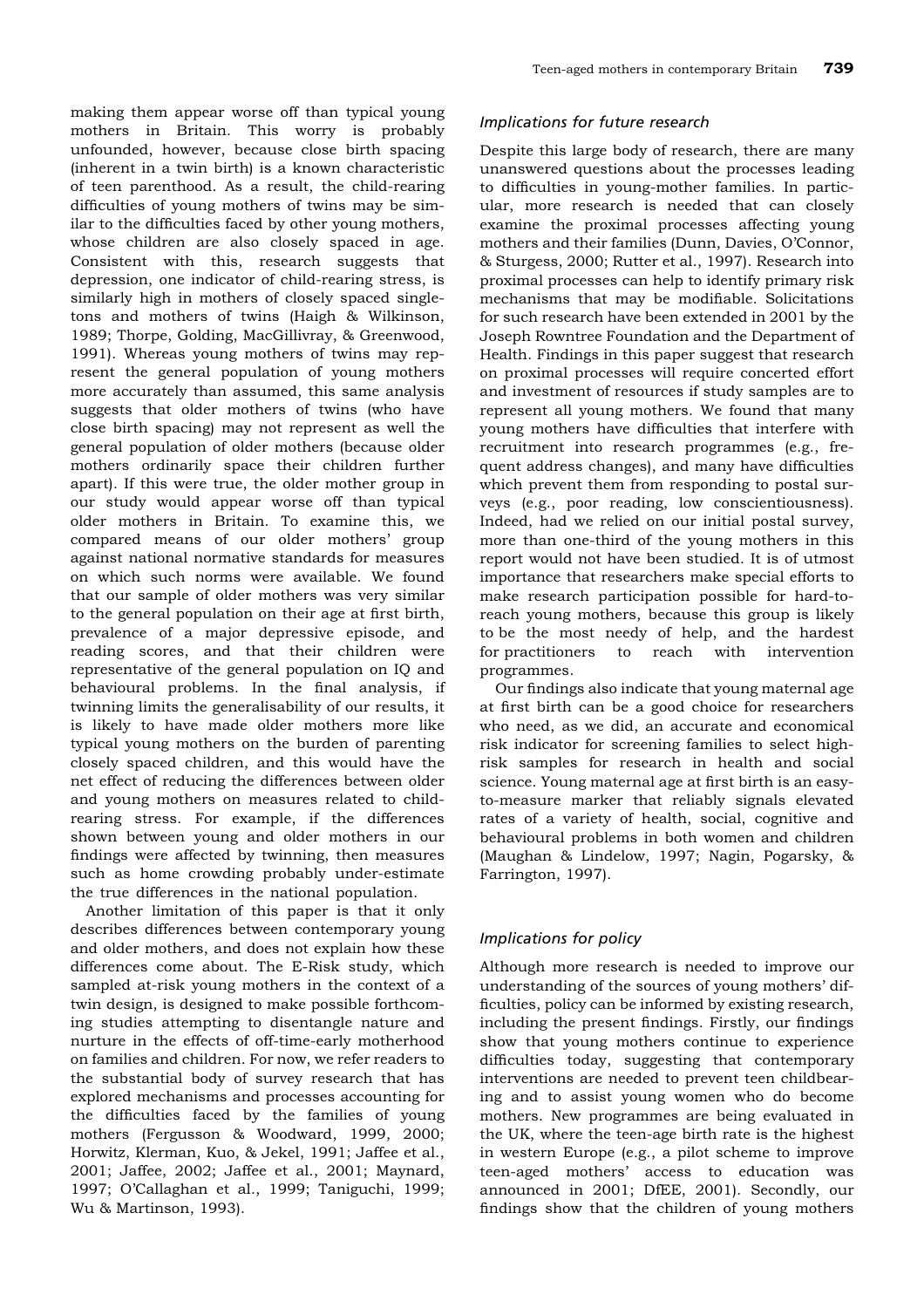evidence early-emerging difficulties (already apparent by age five), suggesting that interventions should begin as early as possible in the life of a young mother. Thirdly, our findings point to the need for policy-makers and practitioners to think broadly and inclusively about the difficulties challenging young mothers and their families. Young mothers experience problems in multiple life domains: education and literacy, employment and finances, neighbourhood and housing, mental health and substance abuse, lack of support from their children's fathers, and in their children's health and well-being. Given that many teen-aged mothers experience multiple difficulties, a high priority is to determine whether treatments addressing one primary domain can produce salutary changes in other domains or, alternatively, if multimodal interventions must simultaneously target the multiple difficulties faced by many young mothers (Yoshikawa, 1994). Fourthly, because the children of young mothers face difficulties (maltreatment and cognitive, behavioural and health problems) that are known to have long-lasting implications for young people's future success as parents, helping young mothers now may reduce harm to the social, mental and physical health of future generations.

# Acknowledgements

We thank the Study mothers, fathers, and their twins, the twins' teachers, Robert Plomin and his TEDS research team, Thomas Achenbach, Stacey Cherny, Ken Dodge, Thalia Eley, Bernard Freeman, David Fulker, Honalee Harrington, Rob Sampson, and Nyron & Lavinia Levy. We are grateful for assistance from CACI Ltd and Dorling Kindersley Ltd. The E-risk Study is funded by the Medical Research Council.

#### Correspondence to

Terrie E. Moffitt, Social, Genetic & Developmental Psychiatry Research Centre, Institute of Psychiatry, 111 Denmark Hill, London SE5 8AF, UK; Email: t.moffitt@iop.kcl.ac.uk

#### **References**

- Achenbach, T.M. (1991a). Manual for the child behavior checklist/4-18 and 1991 profile. Burlington, VT: University of Vermont Department of Psychiatry.
- Achenbach, T.M. (1991b). Manual for the teacher's report form and 1991 profile. Burlington, VT: University of Vermont Department of Psychiatry.
- Achenbach, T.M. (1997). Manual for the young adult self-report and young adult behavior checklist. Burlington, VT: University of Vermont Department of Psychiatry.
- American Psychiatric Association (1994). Diagnostic and statistical manual of mental disorders, 4th edition. Washington, DC: Author.
- Bennett, N., Jarvis, L., Rowlands, O., Singleton, N., & Haselden, L. (1996). Living in Britain: Results from the General Household Survey. London: HMSO.
- Budd, T. (1999). Burglary of domestic dwellings: Findings from the British Crime Survey. Home Office Statistical Bulletin 4/99. London: Home Office.
- CACI Information Services. (1997). Acorn user guide. London: CACI Limited.
- Caspi, A., Moffitt, T.E., Thornton, A., Freedman, D., Amell, J.W., Harrington, H.L., Smeijers, J., & Silva P.A. (1996). The life history calendar: A research and clinical assessment method for collecting retrospective event-history data. International Journal of Methods in Psychiatric Research, 6, 101–114.
- Caspi, A., Taylor, A., Smart, M., Jackson, J., & Moffitt, T.E. (2002). Can women provide reliable information about their children's fathers? Cross-informant agreement about men's lifetime antisocial behaviour. Journal of Child Psychology and Psychiatry, in press.
- Cohen, J. (1992). A power primer. Psychological Bulletin, 112, 155–159.
- Coley, R.L., & Chase-Lansdale, P.L. (1998). Adolescent pregnancy and parenthood: Recent evidence and future directions. American Psychologist, 53, 152–166.
- Crews, T.M., & Sher, K.J. (1992). Using adapted short MASTs for assessing parental alcoholism: Reliability and validity. Alcoholism: Clinical and Experimental Research, 16, 576–584.
- Dale, P.S., Simonoff, E., Bishop, D.V.M., Eley, T.C., Oliver, B., Price, T.S., Purcell, S., Stevenson, R., & Plomin, R. (1998). Genetic influence on language delay in two-year-old children. Nature Neuroscience, 1, 324–328.
- Department for Education and Employment (2001). Child minders to work for teenage mothers. UK: Author.
- Dodge, K.A., Pettit, G.S., & Bates, J.E. (1994). Effects of physical maltreatment on the development of peer relations. Development and Psychopathology, 6, 43–55.
- Dunn, J., Davies, L.C., O'Connor, T.G., & Sturgess, W. (2000). Parents and partners' life course and family experiences: Links with parent–child relationships in different family settings. Journal of Child Psychology and Psychiatry, 41, 955–968.
- Ellaway, A., & McIntyre, S. (1998). Does housing tenure predict health in the UK because it exposes people to different levels of housing related hazards in the home or its surroundings? Health and Place, 4, 141–150.
- Farrington, D.P. (1995). The development of offending and antisocial behaviour from childhood. Child Psychology and Psychiatry, 36, 929–964.
- Fergusson, D.M., & Woodward, L.J. (1999). Maternal age and educational and psychosocial outcomes in early adulthood. Journal of Child Psychology and Psychiatry, 43, 479–489.
- Fergusson, D.M., & Woodward, L.J. (2000). Teenage pregnancy and female educational underachievement: A prospective study of a New Zealand birth cohort. Journal of Marriage and the Family, 62, 147–161.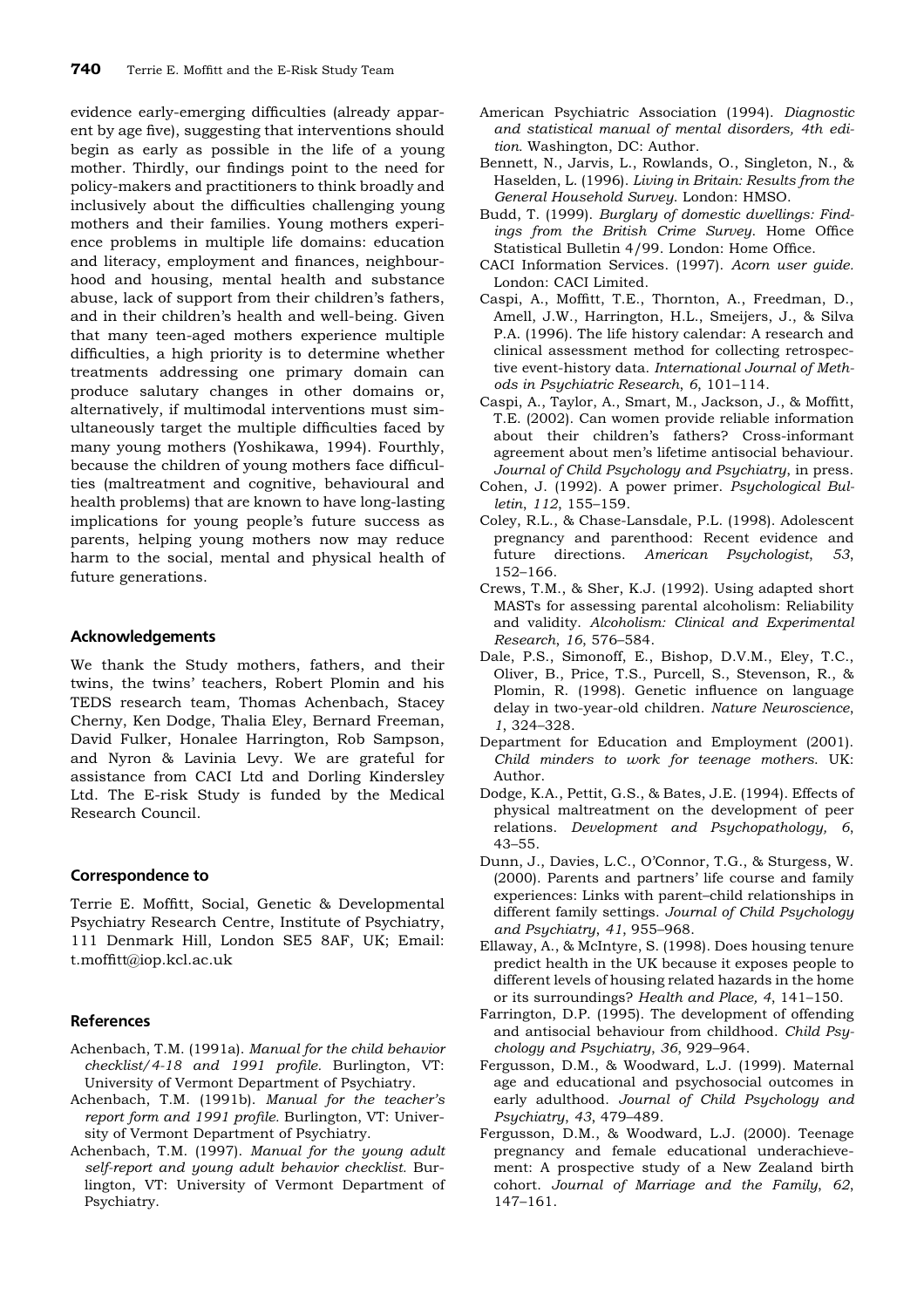- Fincham, F. (1998). Child development and marital relations. Child Development, 69, 543–574.
- Foster, E.M., Jones, D., & Hoffman, S.D. (1998). The economic impact of nonmarital childbearing: How are older, single mothers faring? Journal of Marriage and the Family, 60, 163–174.
- Furstenberg, F.F., Jr., Levine, J.A., & Brooks-Gunn, J. (1990). The children of teenage mothers: Patterns of early childbearing in two generations. Family Planning Perspectives, 22, 54–61.
- Goodman, R. (1994). A modified version of the Rutter Parent Questionnaire including extra items on children's strengths: A research note. Journal of Child Psychology and Psychiatry, 35, 1483–1494.
- Gjone, H., & Novik, T.S. (1995). Parental ratings of behavioural problems: A twin and general population comparison. Journal of Child Psychology and Psychiatry, 36, 1213–1224.
- Haddock, C.K., Rinkdskopf, D., & Shadish, W.R. (1998). Using odds ratios as effect sizes for metaanalysis of dichotomous data: A primer on methods and issues. Psychological Methods, 3, 339–353.
- Haigh, J., & Wilkinson, L. (1989). Care and management of twins. Health Visitor, 62, 43–45.
- Horwitz, S.M., Klerman, L.V., Kuo, H.S., & Jekel, J.F. (1991). Intergenerational transmission of school-age parenthood. Family Planning Perspectives, 23, 168–177.
- Jaffee, S.R. (2002). Why do young mothers experience adverse outcomes in adulthood?: Factors accounting for the poor adult outcomes of early childbearers. Journal of Family Psychology, in press.
- Jaffee, S.R., Caspi, A., Moffitt, T.E., Belsky, J., & Silva, P. (2001). Why are children born to teen mothers at risk for adverse outcomes in young adulthood? Results from a 20-year longitudinal study. Development and Psychopathology, 13, 377–397.
- Jaffee, S.R., Caspi, A., Moffitt, T.E., Taylor, A., & Dickson, N. (2001). Predicting early fatherhood and whether young fathers live with their children: Prospective findings and policy reconsiderations. Journal of Child Psychology and Psychiatry, 42, 803–815.
- John, O.P., & Srivastava, S. (1999). The Big Five Trait taxonomy: History, measurement, and theoretical perspectives. In L.A. Pervin, O.P. John et al. (Eds.), Handbook of personality: Theory and research (2nd edn, pp. 102–138). New York: The Guilford Press.
- Kendler, K.S., Martin, N.G., Heath, A.C., & Eaves, L.J. (1995). Self-report psychiatric symptoms in twins and their nontwin relatives: Are twins different? American Journal of Medical Genetics, 60, 588–591.
- Kessler, R.C., McGonagle, K.A., Swartz, M., Blazer, D.G., & Nelson, C.B. (1993). Sex and depression in the National Comorbidity Survey I: Lifetime prevalence, chronicity and recurrence. Journal of Affective Disorders, 29, 85–96.
- Kiernan, K.E. (1995). Transition to parenthood: Young mothers, young fathers – associated factors and later life experiences. Welfare State Programme Discussion paper WSP/113. London School of Economics: London.
- Levy, F., Hay, D., McLaughlin, M., Wood, C., & Waldsman, I. (1996). Twin-sibling differences in parental reports of ADHD, speech, reading, and behavioural

problems. Journal of Child Psychology and Psychiatry, 37, 569–578.

- Lubinski, D. (2000). Scientific and social significance of assessing individual differences. Annual Review of Psychology, 51, 405–444.
- Lytton, H., Watts, D., & Dunn, B. (1987). Twin–singleton differences in verbal ability: Where do they stem from? Intelligence, 11, 359–369.
- MacIntyre, S., Ellaway, A., Der, G., Ford, G., & Hunt, K. (1998). Do housing tenure and car access predict health because they are simply markers of income or self esteem? A Scottish study. Journal of Epidemiology and Community Health, 52, 657–664.
- Manlove, J. (1997). Early motherhood in an intergenerational perspective: The experiences of a British cohort. Journal of Marriage and the Family, 59, 263–279.
- Maughan, B., & Lindelow, M. (1997). Secular change in psychosocial risks: The case of teenage motherhood. Psychological Medicine, 27, 1129–1144.
- Mayer, S.E., & Jencks, C. (1989). Poverty and the distribution of material hardship. Journal of Human Resources, 24, 88–114.
- Maynard, R.A. (Ed.). (1997). Kids having kids: Economic costs and social consequences of teen pregnancy. Washington, DC: Urban Institute Press.
- McElroy, S.W., & Moore, K.A. (1997). Trends over time in teenage pregnancy and childbearing: The critical changes. In R. Maynard (Ed.), Kids having kids: Economic costs and social consequences of teen pregnancy (pp. 23–53). Washington, DC: Urban Institute Press.
- Moffitt, T.E., Caspi, A., Krueger, R.F., Magdol, L., Margolin, G., Silva, P.A., & Sydney, R. (1997). Do partners agree about abuse in their relationship? A psychometric evaluation of interpartner agreement. Psychological Assessment, 9, 47–5.
- Moffitt, T.E., Caspi, A., Rutter, M., & Silva, P.A. (2001). Sex differences in antisocial behaviour: Conduct disorder, delinquency, and violence in the Dunedin longitudinal study. Cambridge: Cambridge University Press.
- Moilanen, I., Linna, S.-L., Ebelin, H., Kumpulainen, K., Tamminen, T., Piha, J., & Almqvist, F. (1999). Are twins' behavioural/emotional problems different from singletons'? European Child and Adolescent Psychiatry, 8, Suppl. 4, 62–67.
- Morash, M., & Rucker, L. (1989). An exploratory study of the connection of mother's age at childbearing to her children's delinquency in four data sets. Crime and Delinquency, 35, 45–93.
- Nagin, D.S., Pogarsky, G., & Farrington, D.P. (1997). Adolescent mothers and the criminal behavior of their children. Law and Society Review, 31, 137–162.
- Nagin, D.S., & Tremblay, R.E. (2001). Parental and early childhood predictors of persistent aggression in boys from kindergarten to high school. Archives of General Psychiatry, 58, 389–394.
- Nickel, S., & Bell, B. (1995). The collapse in demand for the unskilled and unemployment across the OECD. Oxford review of Economic Policy, 11, 40–62.
- O'Callaghan, M.F., Borkowski, J.G., Whitman, T.L., Maxwell, S.E., & Keogh, D. (1999). A model of adolescent parenting: The role of cognitive readiness